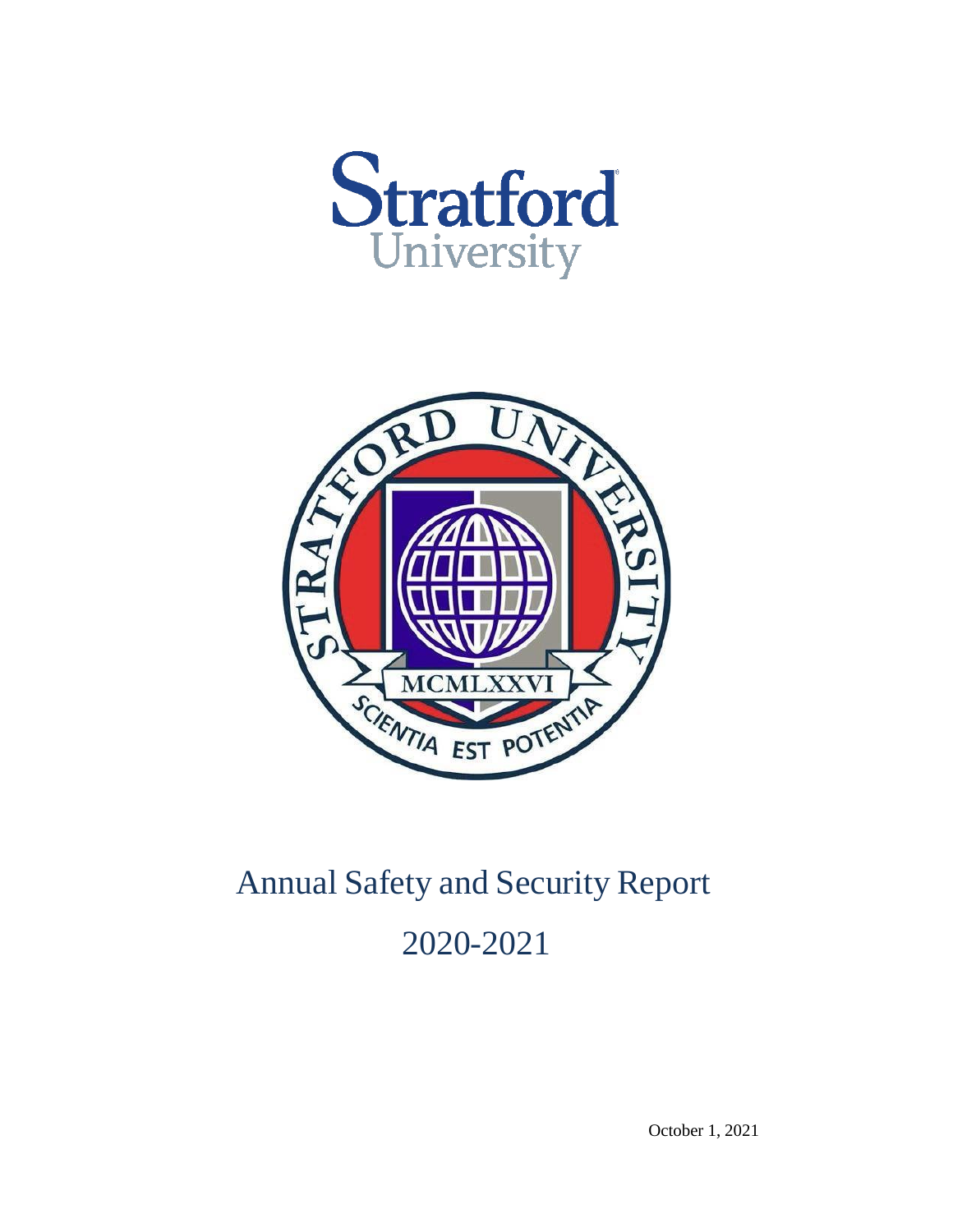# **Introduction**

The *Jeanne Clery Disclosure of Campus Security Policy and Campus Crime Statistics Ac*t ("Clery Act") and the *Violence Against Women Act (VAWA)* requires educational institutions to provide all current and prospective students and employees with security policies and statistics of crime occurrences. These security regulations are designed to ensure the safety of all individuals at the University. Compliance with policies, as well as federal, state, and local laws, is required in order to fulfill the mission of the University. Although the University strives to ensure a safe environment, each person must take ultimate responsibility for his/her own safety and of his/her personal belongings. Stratford University campus security policies cover issues concerning crime prevention, the reporting of crimes, sexual assault, alcohol and drug use, and other related matters.

Each year, Stratford University publishes the Annual Security Report on its website. The U[n](#page-1-0)iversity Administration<sup>1</sup> maintains and reviews the policies and procedures. Each campus is responsible for the crime statistics for their respective areas. It is available on the website for prospective students and new employees. Additionally, the University catalog covers procedural information.

This report includes statistics for the previous three years concerning reported crimes that occurred on campus; in certain off-campus buildings or property owned or controlled by the university; and on public property within, or immediately adjacent to and accessible from university property. The report also includes institutional policies on campus security policies concerning alcohol and drug use, crime prevention, the reporting of crimes and other matters. This report is prepared in cooperation with local law enforcement agencies.

Campus crime, arrest and referral statistics include those reported to designated campus security officials as defined under theCleryAct and local law enforcement agencies. Each year, notification is sent to all enrolled students, faculty members and staff. The crime statistics in this report are presented in separate crime statistics tables for each campus, as required by law. The report is posted to the university website.

<span id="page-1-0"></span><sup>&</sup>lt;sup>1</sup> University Administration members can be found in the current University catalog.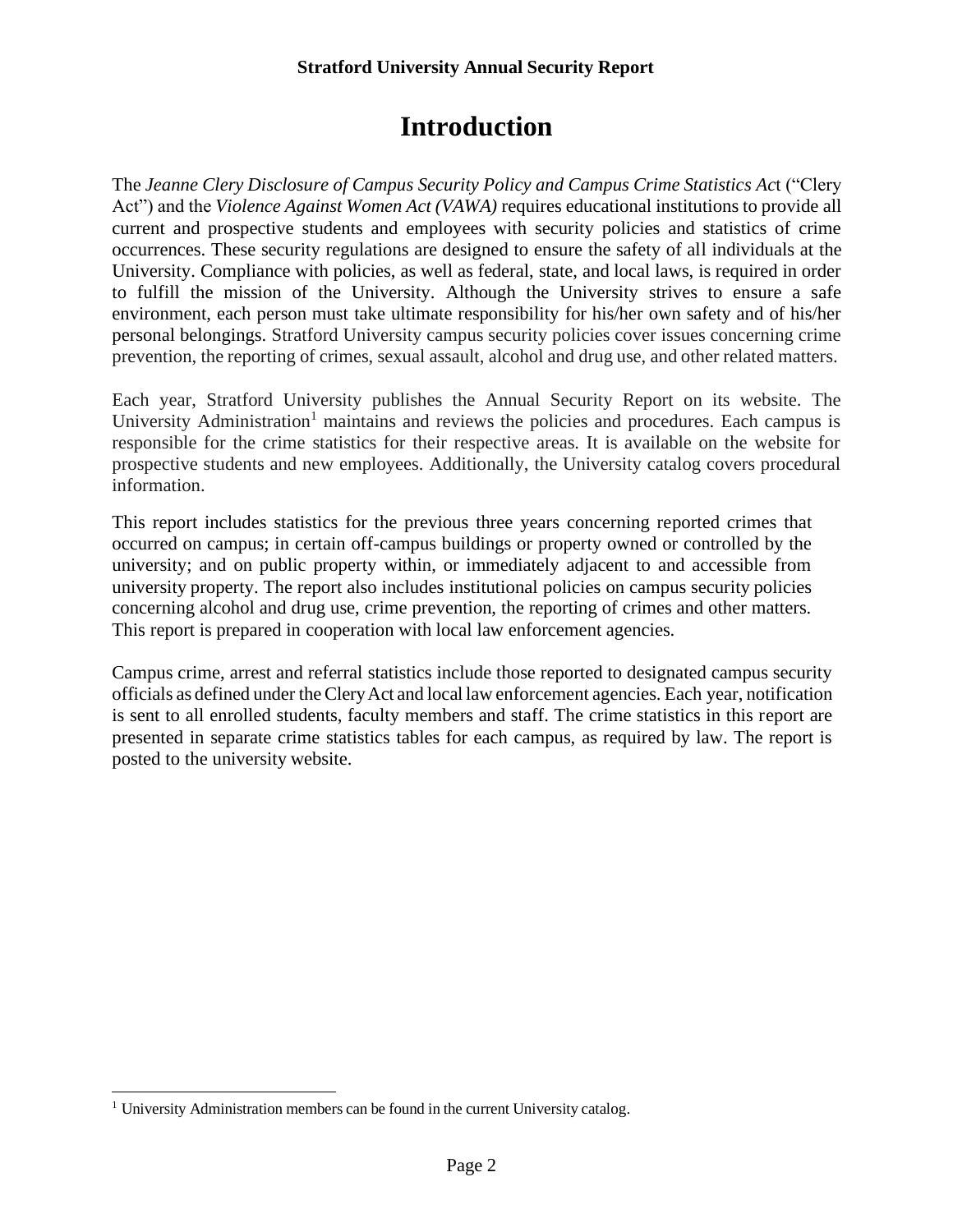# **Letter from the President**

The mission of Stratford University is: Preparing students for rewarding careers through quality educational programs that meet the changing needs of employers and the community.

It is understood that, as the case with many mission statements, the mission statement alone may not fully characterize the University as an institution of higher education which offers both undergraduate and graduate programs. Thus, additional clarifying information has been placed on the Stratford website, and in other documents such as the University Catalog and Student Handbook. When accompanied by additional information as described in the following the mission becomes a bit clearer:

"Stratford University is a private institution of higher learning. The student body is diverse, including recent high school graduates, working professionals, international students, and persons desiring to change their career fields. In order to meet this mission, the University offers a variety of certificate, diploma, associate, bachelor, and graduate programs in emergingand high employment demand fields."

To meet the needs of a diverse community of learners, the University provides education that balances technical, professional, and critical thinking components. In pursuit of this mission, the University seeks to ensure that students' career goals are met with appropriate programs of study. Relevant curricula are developed through input from the governing board, advisory boards, faculty members and graduates, and is delivered by Stratford's faculty who are committed to learning and who demonstrate excellent teaching skills, thus providing a quality learning experience for students. Student success is further ensured through a comprehensive support program that includes financial planning academic assistance, and other studentservices including providing our students, faculty members and staff a healthy, safe, and secure learning environment.



This Annual Safety and Security Report serves to provide you with factual information about safety and security atStratford's campuses as well as provide you with safety- related services at our campuses and in the surrounding community.

Dr. Richard R. Shurtz, II President, Stratford University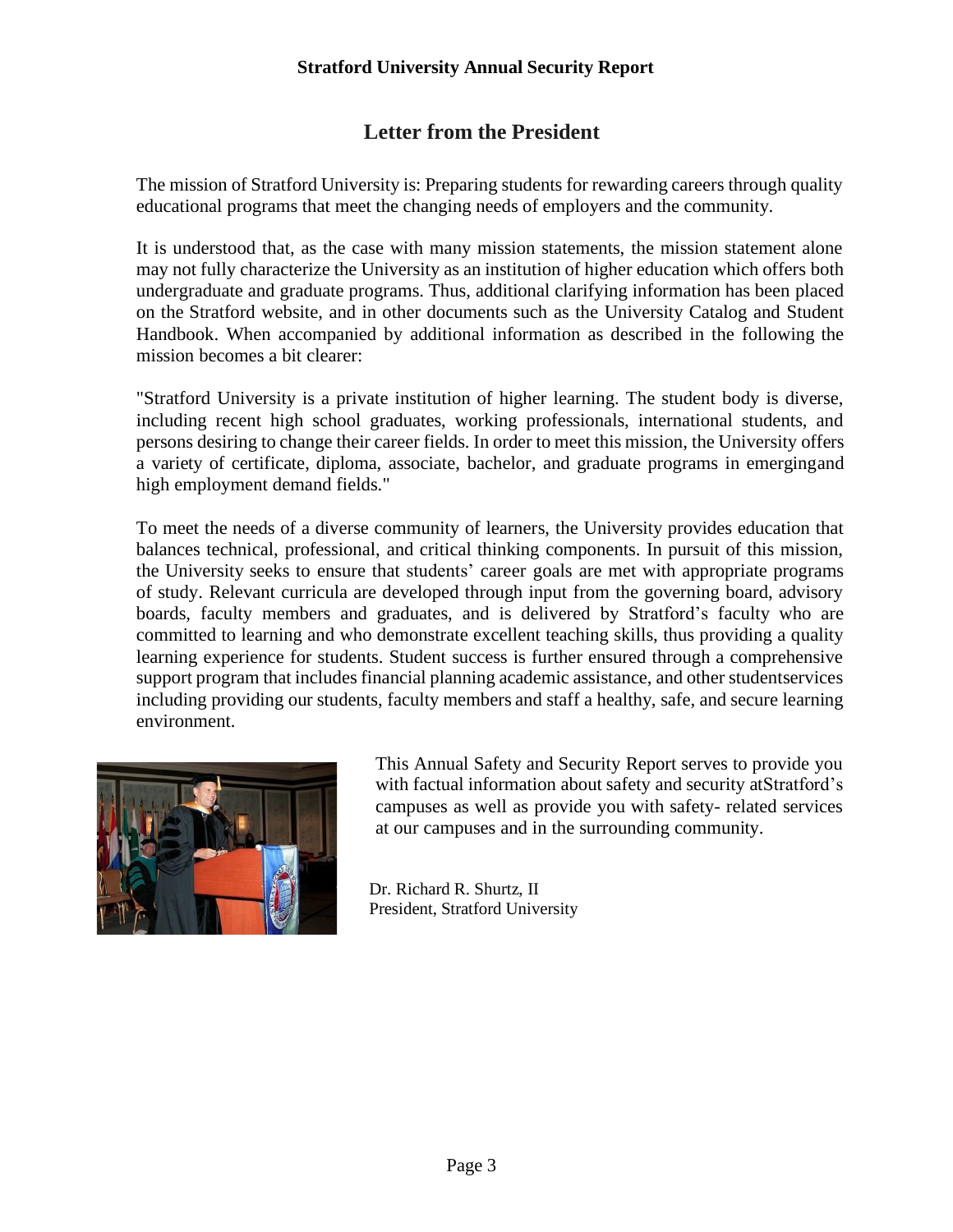

# **Prompt Reporting of an Emergency or Crime**

Community members, students, faculty members, staff and visitors are expected to promptly and accurately report all crimes and public safety-related incidents, including when the victim elects to, or is unable to, make such a report to the university Campus President or representative or the appropriate local police agency.

Any suspicious activity or person(s) seen in the parking lots loitering around vehicles, inside buildings or around the campus exterior should be reported to police.

Crimes should be reported to the local police for the purpose of making timely warning reports to the community and for inclusion in the annual statistical disclosure.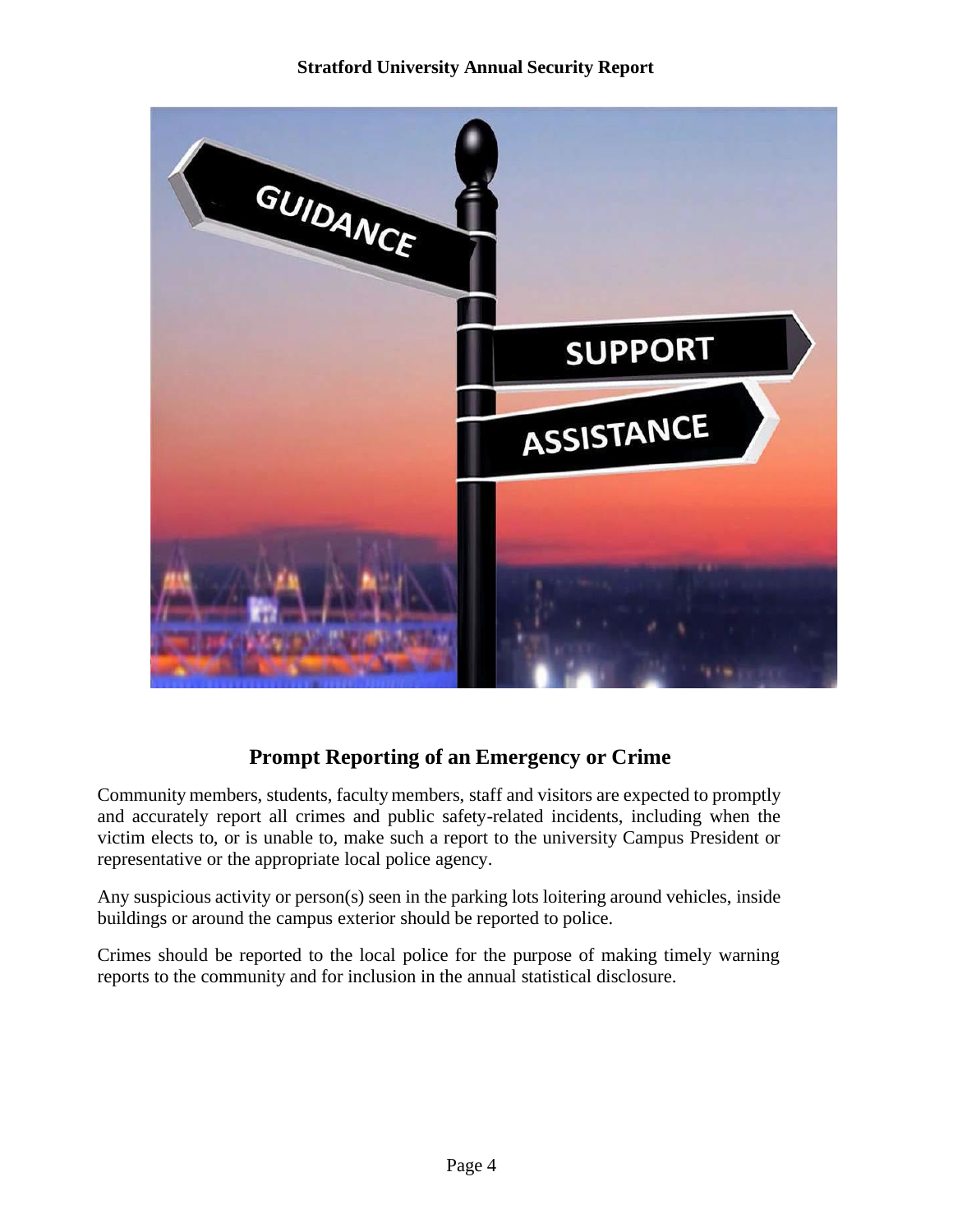#### **Reporting a Crime or Emergency**

*Any person in immediate danger due to crime or emergency should contact local police immediately by dialing 911*. Stratford University campus officials should also be notified of any crime or emergency as soon as possible. Crimes and emergencies should be reported to Campus President or his/her representative. If the Campus President is not available, the following individuals will function in his/her place:

- Director of Admissions
- Director of Student Accounts
- Campus Registrar

Students and employees should promptly report all criminal actions and emergencies occurring on or around Stratford University facilities. Listed below are the names and contact information of the Campus Presidents, Directors of Admissions, Directors of Student Accounts, and Campus Registrars for each campus.<sup>[2](#page-4-0)</sup>

| Alexandria-2900 Eisenhower Avenue, Alexandria, VA 22314 (571) 699-3200 |           |                          |  |  |  |  |  |  |  |  |  |
|------------------------------------------------------------------------|-----------|--------------------------|--|--|--|--|--|--|--|--|--|
| Baltimore - 210 S. Central Avenue, Baltimore, MD 21202 (410) 752-4710  |           |                          |  |  |  |  |  |  |  |  |  |
| Woodbridge - 14349 Gideon Drive, Woodbridge, VA 22192 (703) 897-1982   |           |                          |  |  |  |  |  |  |  |  |  |
| Falls Church - 7777 Leesburg Pike, Falls Church, VA 22043              |           |                          |  |  |  |  |  |  |  |  |  |
| Dr. Angela Esedebe, Alexandria Campus President Ex. 4202               |           | aesedebe@stratford.edu   |  |  |  |  |  |  |  |  |  |
| Dr. Jennifer White, Woodbridge Interim Campus                          | Ex. 2463  | jwhite@stratford.edu     |  |  |  |  |  |  |  |  |  |
|                                                                        | President |                          |  |  |  |  |  |  |  |  |  |
| Ms. Audrey Langenhop, Baltimore Interim                                | Ex. 5435  | alangenhop@stratford.edu |  |  |  |  |  |  |  |  |  |
| <b>Campus President</b>                                                |           |                          |  |  |  |  |  |  |  |  |  |
|                                                                        |           |                          |  |  |  |  |  |  |  |  |  |
| Nadia Baker, Corporate Director of Admissions                          | Ex. 3315  | nbaker@stratford.edu     |  |  |  |  |  |  |  |  |  |
| Leslie Otterbein, Student Accounts Manager                             | Ex. 5396  | lotterbein@stratford.edu |  |  |  |  |  |  |  |  |  |
| Christine Selwyn, Campus Registrar                                     | Ex. 5419  | cselwyn@stratford.edu    |  |  |  |  |  |  |  |  |  |
| Shannon Blades, Campus Registrar                                       |           | shharris@stratford.edu   |  |  |  |  |  |  |  |  |  |

<span id="page-4-0"></span> $2$  The most current list of campus-specific positions can be found in the University catalog.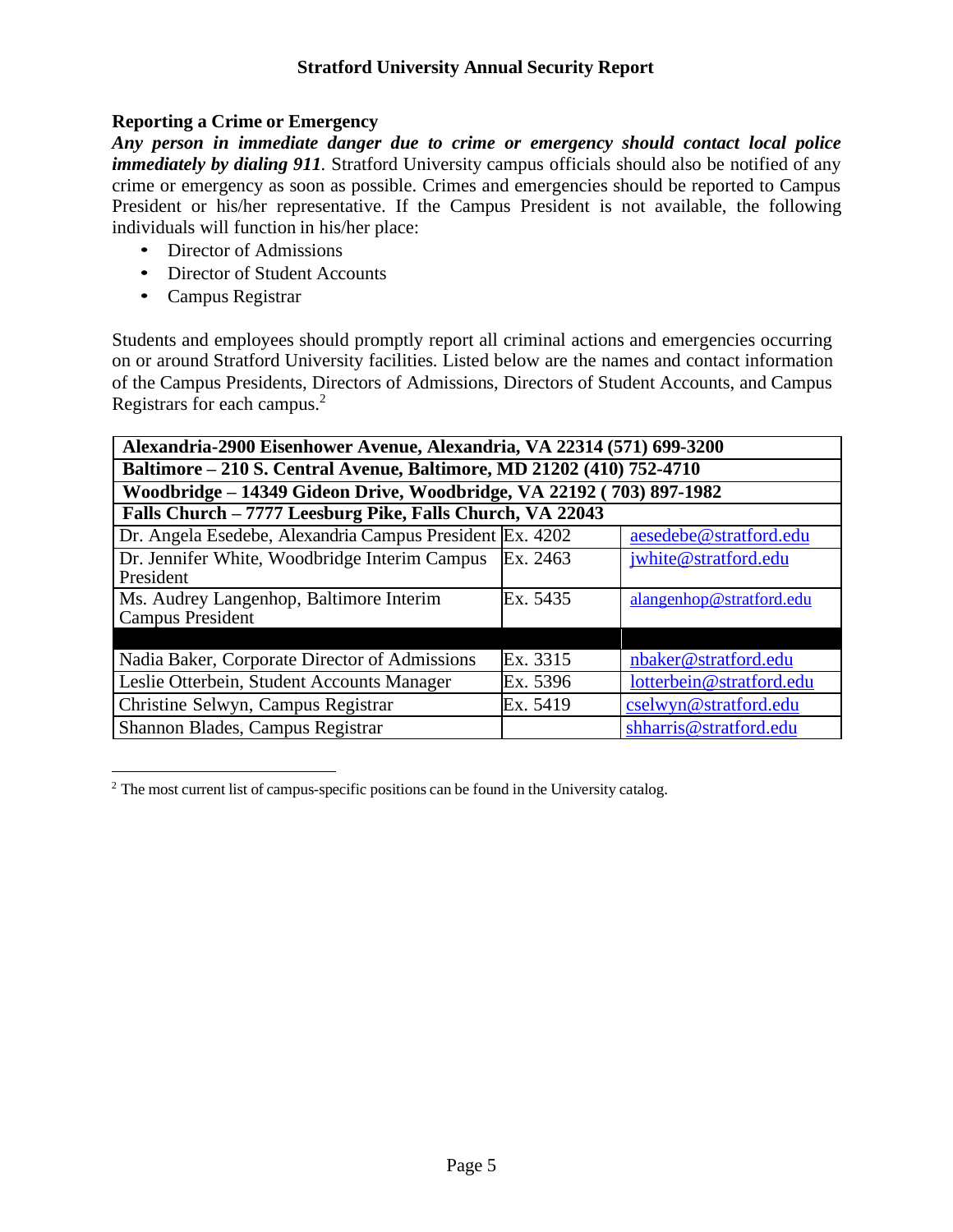## **How to Report a Crime**

Individuals reporting crimes will be asked to do so in writing. The report should include the date, time, place, and nature of the incident, names of witnesses, and any other pertinent information. It should be signed by the Campus President. The Campus President will forward the report to the Compliance Office and other University campuses and/or personnel as appropriate. Students may submit a report anonymously by mailing a written record of events to the Campus President or the Compliance Office via U.S. post.

All reports will be reviewed and investigated, if necessary, and included in the Annual Security Report. Violations of local, state, or federal law will be reported to the appropriate authorities. If the report identifies a threat or potentially dangerous situation to the campus community, timely reports or warnings will be issued to students and employees.



# **Security and Access to Campus Facilities**

The safety and security of students and employees is a top priority for the University. The University does not have a full-time security department at any campus, however, each campus maintains contracted security personnel appropriate to the needs of the campus based on population size, course, and operating hours.

While Stratford University encourages an open-door environment, it is the policy of Stratford University that access to all campus facilities is open to students with proper University issued ID cards, those with authorized access, and visitors. Students and employees should obtain a Stratford University identification badge from the library and have it with them anytime they are on campus as they may be asked to produce it by University personnel. Visitors are required to sign in and are subject to college policies and personal conduct codes. Students and employees are responsiblefor the appropriate conduct of their guests at all times. Students, staff, and faculty are required to show a valid University-issued identification card to gain access to campus facilities or services. The campus buildings are unlocked during operating hours, however; entrances are monitored. Student lounges, libraries, and computer labs are available only for current students or employee use.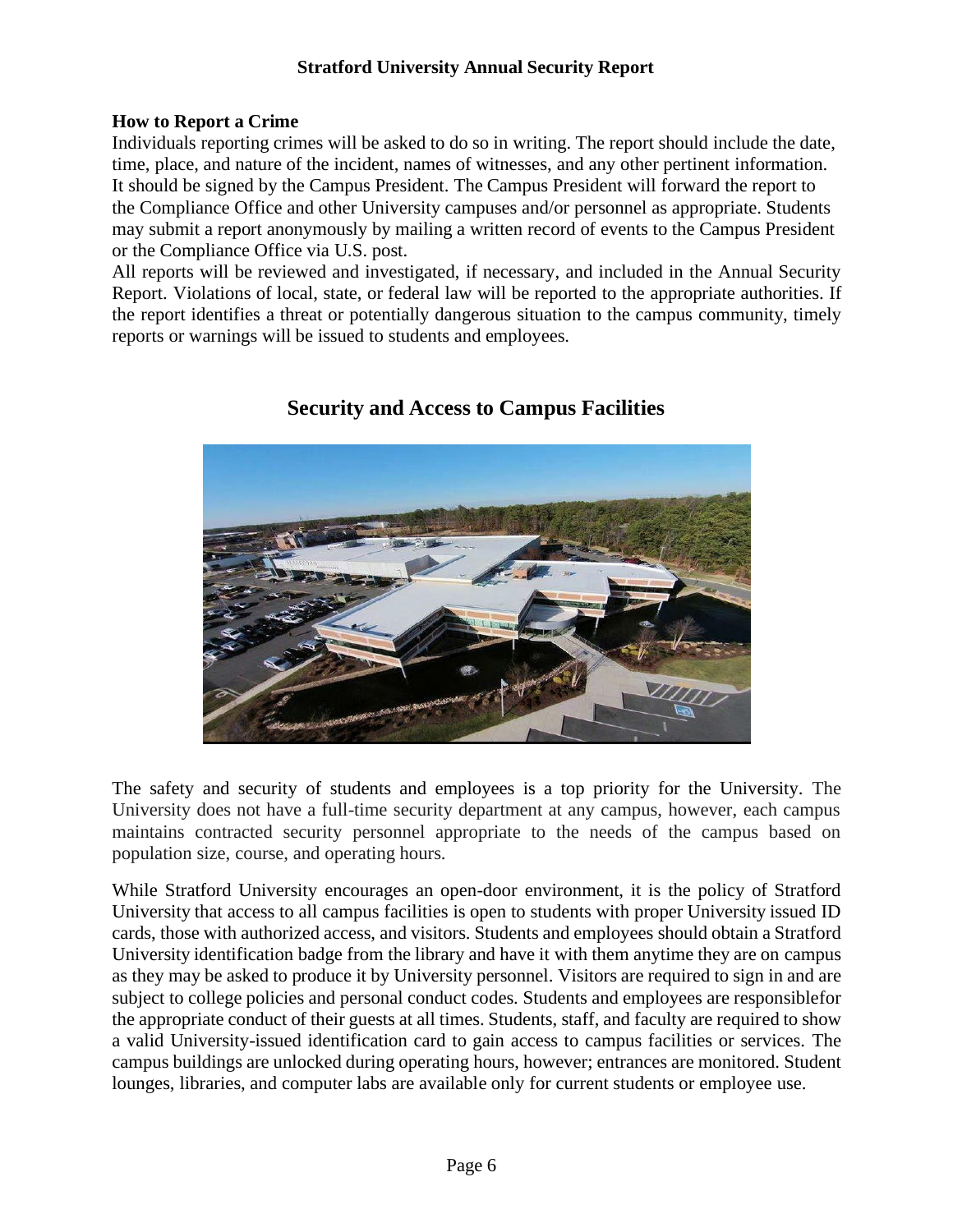## **Campus Security and Crime Prevention Programs**

The Annual Security Report is designed to inform students and employees of the campus security procedures and practices, as well asthe resources available to students on and off campus. Stratford University encourages students to be responsible for their safety and the safety of others. This includes traveling in pairs or groups, walking in well-lit areas, reporting suspicious persons or activities, and locking vehicles and personal belongings. The University is not liable for lost or stolen items.

Stratford University believes awareness and knowledge of security and safety procedures is the best way to prevent campus crime. Campus security policies and procedures are available in several locations including the website at [www.stratford.edu, i](http://www.stratford.edu/)n the University catalog, and the Annual Security Report. Additionally, the University may send out emails or post notifications or flyers around campus. Campuses may initiate information sessions based on campus needs or events.

#### **Emergency Management**

Stratford University emergency management procedures are designed for the welfare of the campus community including students, employees, and visitors. The goals of the University emergency management are to inform students and employees of the procedures, to prevent and prepare for emergencies before they occur, quickly identify and respond to emergencies when they occur, to recover from emergencies, and return to normal University activities as quickly as possible. These procedures address the following categories: medical; weather; force majeure; evacuation; fire; power outage; and workplace safety including, but not limited to evacuation, explosion, fire, suspicious persons or packages, and violence.

Stratford University has partnered with **RAVE Alert** Mobile Safety to provide an emergency alert system capable of delivering messages to Stratford University Students and employees via personal email addresses, as well as their landline and cell phone.

## **Notification**

The University will report crimes in a timely manner to the campus community to aid in the prevention of similar crimes. Crimes to be reported include crimes on the crime statistics report, crimes reported to campus leaders<sup>[3](#page-6-0)</sup> and/or security personnel, and/or considered by the University to represent a threat to students and employees.

In the event of a significant emergency or dangerous situation involving an immediate threat to the health or safety of students or employees on campus or during off campus University activities,the University will, while taking into account the safety of the community:

<span id="page-6-0"></span><sup>&</sup>lt;sup>3</sup> Campus leaders include Campus President/Director and Department Managers, i.e. Admissions, Student Accounts, Career Services, Student Services, etc.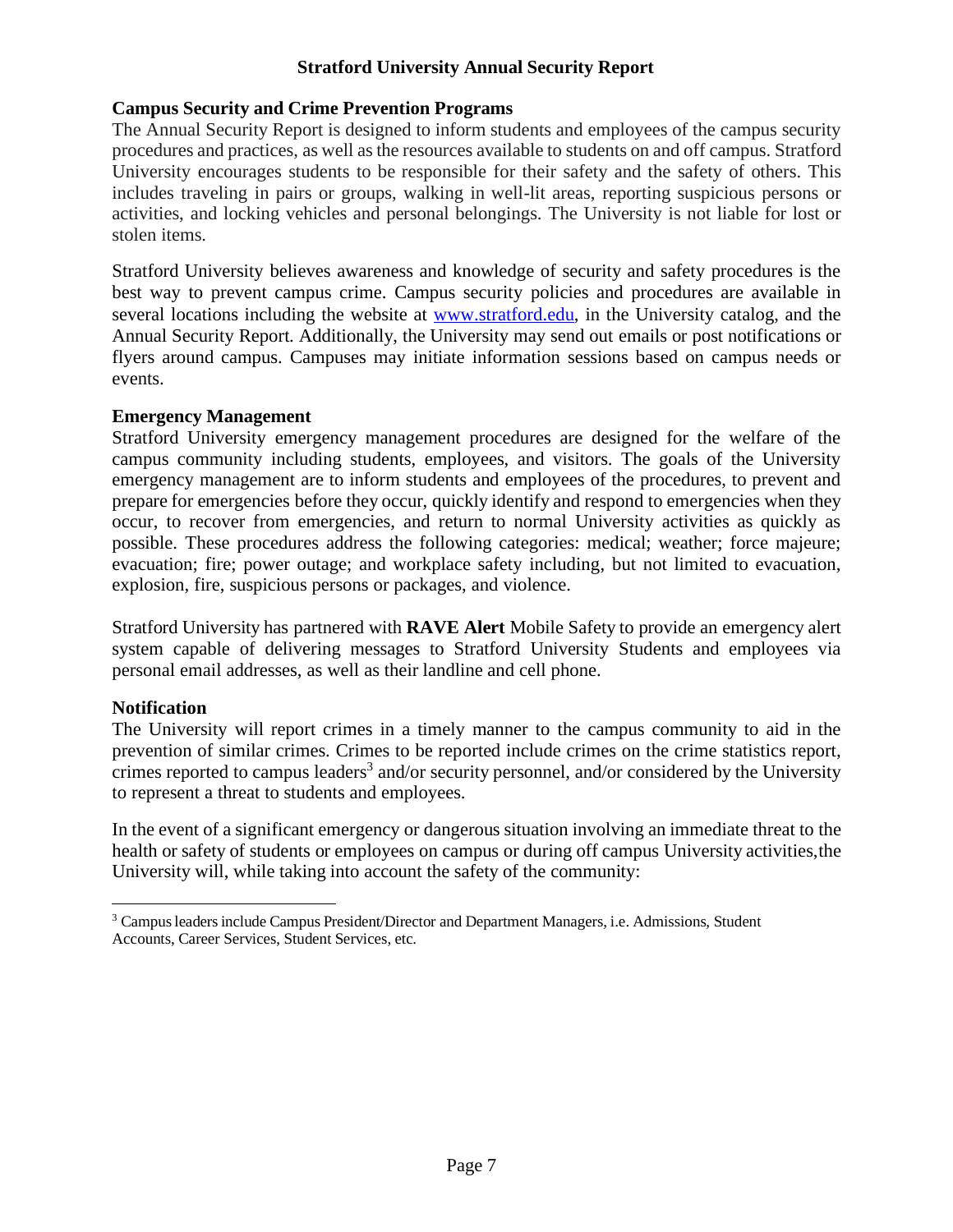- Confirm there is a significant emergency or dangerous situation
- Determine which campuses should receive a notification
- Determine the content of the notification
- Initiate notification and evacuation procedures unless issuing a notification will compromise efforts to assist a victim or to contain, respond to, or otherwise mitigate the emergency

The University will provide necessary follow up information after initial notification. In some cases Shelter-in-Place could be required.

#### **What it means to "Shelter-in-Place"**

If an incident occurs and the building or areas around you become unstable, or if the air outdoors becomes dangerous due to toxic or irritating substances, it is usually safer to stay indoors, because leaving the area may expose you to that danger. Thus, to "shelter-in-place" means to make a shelter of the building that you are in, and with a few adjustments this location can be made even safer and more comfortable until it is safe to go outside.

#### **Basic "Shelter-in-Place" Guidance**

If an incident occurs and the building you are in is not damaged, stay inside in an interior room until you are told it is safe to come out. If your building is damaged, take your personal belonging (purse, wallet, access card, etc.) and follow the evacuation procedures for your building (close your door, proceed to the nearest exit, and use the stairs instead of the elevators). Once you have evacuated, seek shelter at the nearest building quickly. If police or fire department personnel are on the scene, follow their directions.

#### **How You Will Know to "Shelter-in-Place"**

A shelter-in-place notification may come from several sources: **RAVE Alert,** law enforcement, University employees, or other authorities.

#### **How to "Shelter–in-Place"**

No matter where you are, the basic steps of shelter in-place will generally remain the same. Should the need ever arise, follow these steps, unless instructed otherwise by local emergency personnel:

- If you are inside, stay where you are. Collect any emergency shelter-in-place supplies and a telephone to be used in case of emergency. If you are outdoors, proceed into the closest building quickly or follow instructions from emergency personnel on the scene.
- Locate a room to shelter inside. It should be:
	- o An interior room;
	- o Above ground level; and
	- $\circ$  Without windows or with the least number of windows. If there is a large group of people inside a particular building, several rooms may be necessary.
- Shut and lock all windows (for a tighter seal) and close exterior doors.
- Turn on a radio or TV and listen for further instructions
- Remain calm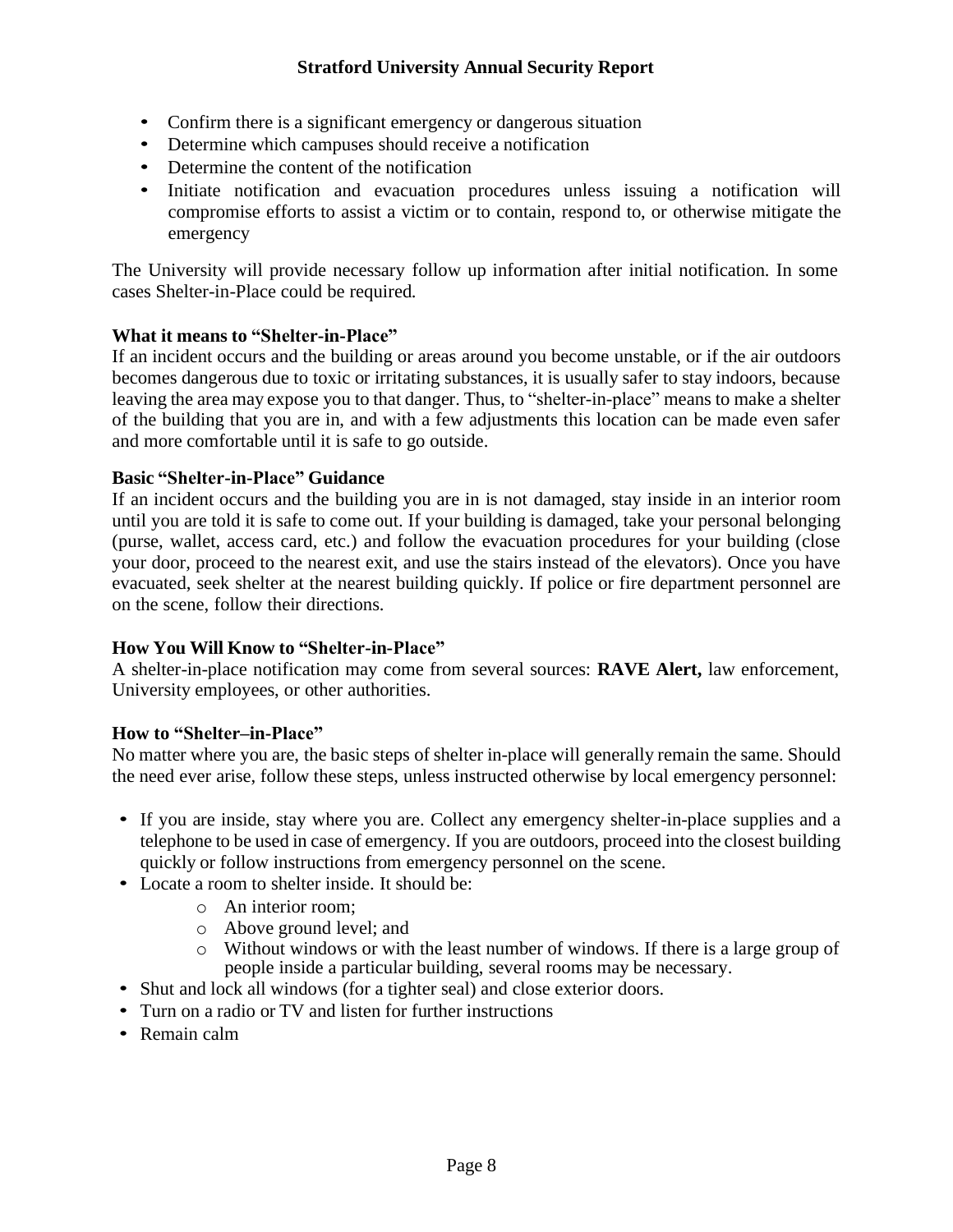# **Fire Alarm**

At the sound of a fire alarm or if you are instructed to evacuate, leave the work area immediately and proceed to the nearest exit, and leave the building. If you are the first to recognize a fire situation, activate the alarm, evacuate to a safe location using the nearest exit, and dial 911.

# **Threat Assessment Team (TAT)**

The Threat Assessment Team (TAT) is dedicated to having a proactive; coordinated; and planned approach to identifying, preventing, assessing, managing, and reducing threats to the safety and wellbeing of Stratford University students, employees, and visitors. The team meets when necessary to discuss issues relating to violence, security, and potential threats. Key objectives of TAT are to identify, assess, manage, reduce, and educate employees and students on the risk of interpersonal violence. The Threat Assessment Team is comprised of:

- Campus Presidents
- Executive Vice President
- VP of Academic Affairs
- IT Director
- Human Resources Director

In the event of an emergency, the Threat Assessment Team should be notified. The TAT is responsible for disseminating information to the larger campus or non-campus community, as appropriate via text message, email, or contacting public broadcast.

The emergency management procedures are tested annually at each campus. The emergency response and evacuation procedures are distributed before testing at each campus. Tests may or may not be announced. The campus forwards the documentation of the test to the Compliance Office. The documentation includes a description of the exercise, the date, time, and whether it was announced or unannounced.

## **Sexual Offense**

*Any victim of sexual assault should contact local law enforcement as soon as possible by dialing 911.* All sexual assault incidents that take place on-campus or during off-campus University activities, should be reported to the Campus President or his/her representative. The Campus President will, if requested, contact local law enforcement. Sexual assault is a crime punishable by both civil and criminal legal action. Prompt reporting and preservation of evidence is critical for prosecution.

Formal sexual harassment and assault prevention education is periodically offered by the University. For example, all employees undergo harassment training as part of employee orientation. The following resources are available to students and employees to promote the awareness of rape, acquaintance rape, and other forcible and non-forcible sex offenses.

- National Sexual Violence Resource Center [www.nsvrc.org](http://www.nsvrc.org/)
- Rape, Abuse, and Incest National Network [www.rainn.org](http://www.rainn.org/)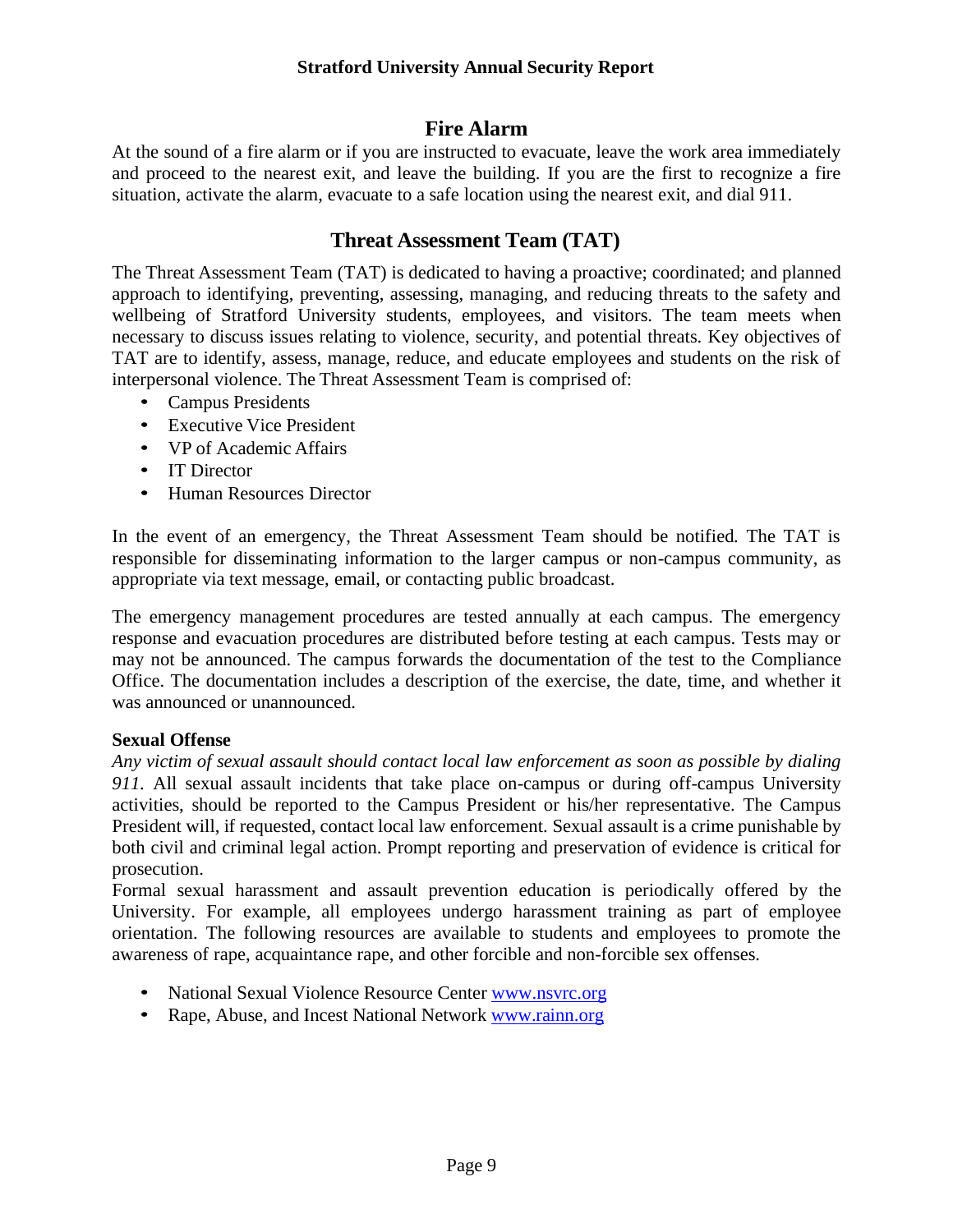## **Agreement with the Virginia State Police**

In accordance with the Virginia Acts of Assembly Code of Virginia, Stratford University has entered into an agreement with the Department of State police – Virginia to provide mutual aid when needed in the investigation of any felony criminal sexual assault or medically unattended death occurring on property owned or controlled by Stratford University.

## **Resources available for the victims of sex offense:**

The following off-campus counseling, mental health, and other service resources are available for the victims of sex offense.

| <b>Alexandria</b>   | • Alexandria Domestic Violence Shelter: (703) 746-3288                              |
|---------------------|-------------------------------------------------------------------------------------|
|                     | • Alexandria Police Department, Non-Emergency: (703) 838-444                        |
|                     | • Alexandria Child Protective Services: (703) 746-5800-                             |
|                     | localor National 1-(800)-552-7096                                                   |
|                     | Hospital/ER: (703) 504-3000 (INOVA- Alexandria)<br>$\bullet$                        |
|                     | Alexandria Adult Protective Services: (703) 746-5778                                |
|                     | • Alexandria Victim Witness Assistance Program: (703) 746-4100                      |
| <b>Baltimore</b>    | Domestic Violence/Sexual Assault Hotline: (410) 828-6390<br>$\bullet$               |
|                     | Maryland's Youth/Crisis Hotline (800) 422-0009<br>$\bullet$                         |
|                     | Baltimore Crisis Response Team www.bcresponse.org or (410) 752-1185                 |
|                     | Services for everything from detox, mental health, emergency crisis                 |
|                     | response such as suicidality, and more, including a mobile responseteam.            |
|                     |                                                                                     |
| <b>Falls Church</b> | Fairfax County Domestic Abuse and Sexual Assault Line (703) 360-72732.<br>$\bullet$ |
|                     | Shelter House (703) 435-4940                                                        |
|                     | Department of Behavioral Health and Developmental Services(804) 786-<br>$\bullet$   |
|                     | 3906 (Open 8:00AM - 5:00PM)                                                         |
|                     | Office of Mental Health Services (804) 786-4837 (Open 8:00AM -5:00PM)<br>$\bullet$  |
|                     |                                                                                     |
| Woodbridge          | Domestic Violence Hotline (800) 621-HOPE (4673)<br>$\bullet$                        |
|                     | Crime Victims Hotline (866) 689-HELP (4357)<br>$\bullet$                            |
|                     | Rape and Sexual Assault Hotline (212) 227-3000                                      |
|                     | -TDD phone number for all hotlines (866) 604-5350                                   |
|                     | -24-Hour Emergency number (703) 573-5679, TTY (703) 207-7737                        |
|                     | Basic needs (Coordinated Services Planning) (703) 222-0880, TTY                     |
|                     | $(703)803 - 7914$                                                                   |
|                     | Adult Protective Services (703) 324-7450<br>$\bullet$                               |
|                     | Child Protective Services (703) 324-7400<br>٠                                       |
|                     | ACT/Turning Point (703) 441-8606<br>٠                                               |
|                     | Public Relations and Community Outreach (703) 670-4800<br>$\bullet$                 |
|                     | Northern Virginia Family Services Housing Programs (571) 748-2544<br>$\bullet$      |
|                     | Prince William County Community Services Board 7969<br>$\bullet$                    |
|                     | AshtonAvenue, Manassas, Virginia 20109, (703) 792-7800,                             |
|                     | $(800)$ 521-7128                                                                    |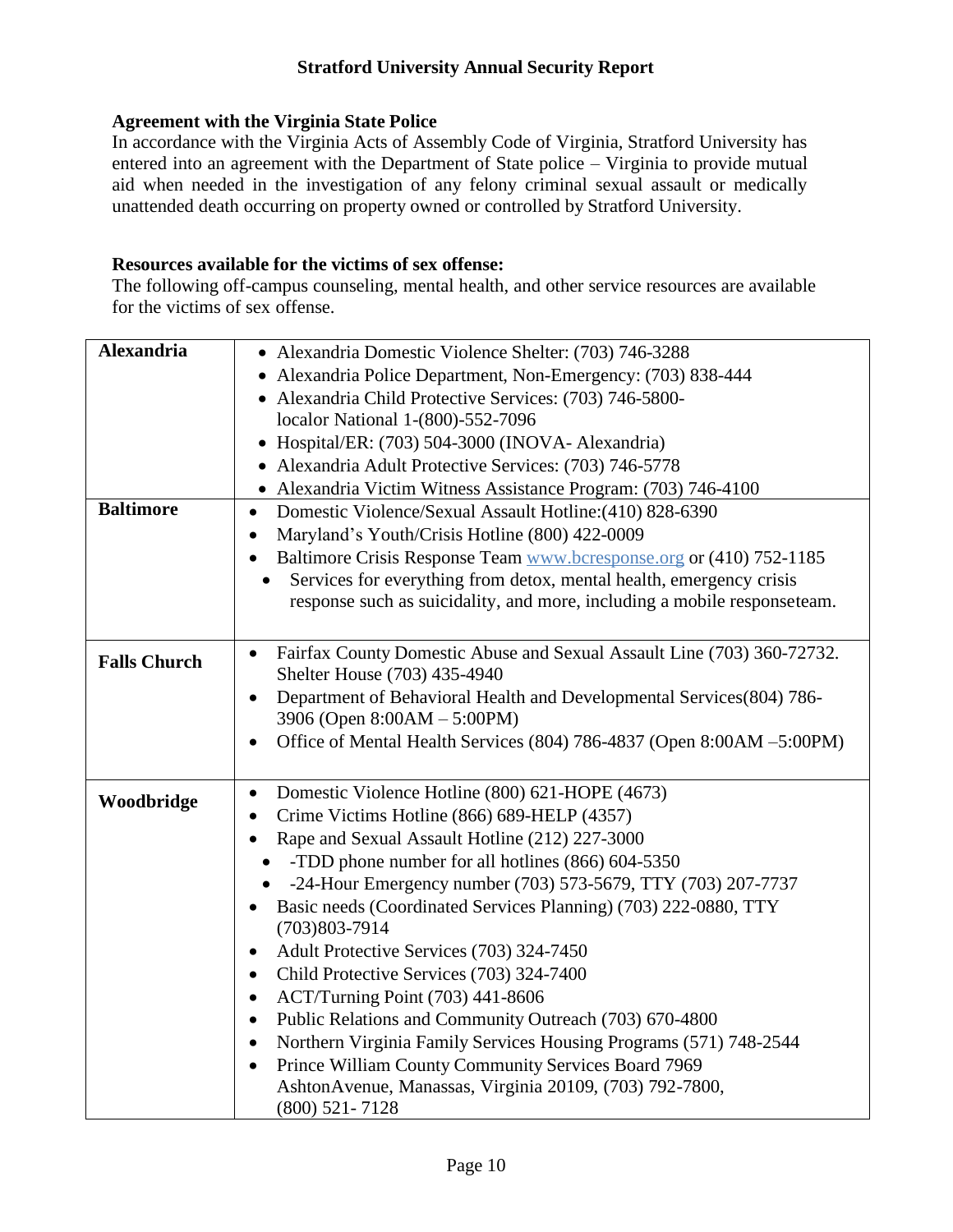Stratford University will accommodate a student's needs after an alleged sexual offense. The victim can express this desire to the Campus President. If he/she feels more comfortable, he/she may speak to an instructor, designated program representative, or the Office of Student Services who will bring it to the attention of the Campus President.

In a case of allegations of sexual offense, the University will impose disciplinary actions. This may include, but is not limited to, warnings, probation, and dismissal of either students or employees. The disciplinary process will follow the review of non-academic misconduct outlined in the University catalog. The accuser and the accused are entitled to the same opportunities of having others present during a disciplinary proceeding. The accuser and the accused will be informed of the University's final determination of a disciplinary proceeding in writing and via student email.

#### **Violence Against Women Act (VAWA)**

On March 7, 2013 President Obama signed the Violence Against Women Reauthorization Act of 1994(VAMA). This act requires institutions to compile statistics for incidents of domestic violence, dating violence, sexual assault, and stalking and to include certain policies, procedures, and programs pertaining to these incidents.

Sexual violence, including domestic violence, and stalking is prohibited by Stratford University and is incompatible with the University's goal of providing a healthy educational environment for students, faculty, staff and guests. A sexual offense involves physical contact of a sexual nature against one's will or without one's consent. Consent requires a voluntary, positive agreement or verbal "yes" given between participants to engage in specific sexual activity at any point.

## **Domestic violence is a felony or misdemeanor crime of violence committed by:**

- 1. current or former spouse or intimate partner of the victim
- 2. person with whom the victim shares a child in common
- 3. person who is cohabitating with or who has cohabitated with the victim as a spouse or intimate partner
- 4. person similarly situated to a spouse of a victim
- 5. any other person that is protected under laws

Domestic violence can be physical, sexual, emotional, economic, or psychological actions or threats of actions that influence another person. This includes any behaviors that intimidate, manipulate, humiliate, isolate, frighten, terrorize, coerce, threaten, blame, hurt, injure, or wound someone.

## **Dating violence is violence committed by a person:**

- 1. Who is or has been in a social relationship of a romantic or intimate nature with the victim; and
- 2. Where the existence of such a relationship shall be determined based on a consideration of factors including length of the relationship; type of relationship; frequency of interaction between the person involved in the relationship.

**Dating Violence** is defined as a pattern of abusive behavior in any relationship that is used by one partner to gain or maintain power and control over another intimate partner.

**Stalking** is engaging in a course of conduct directed at a specific person that would cause a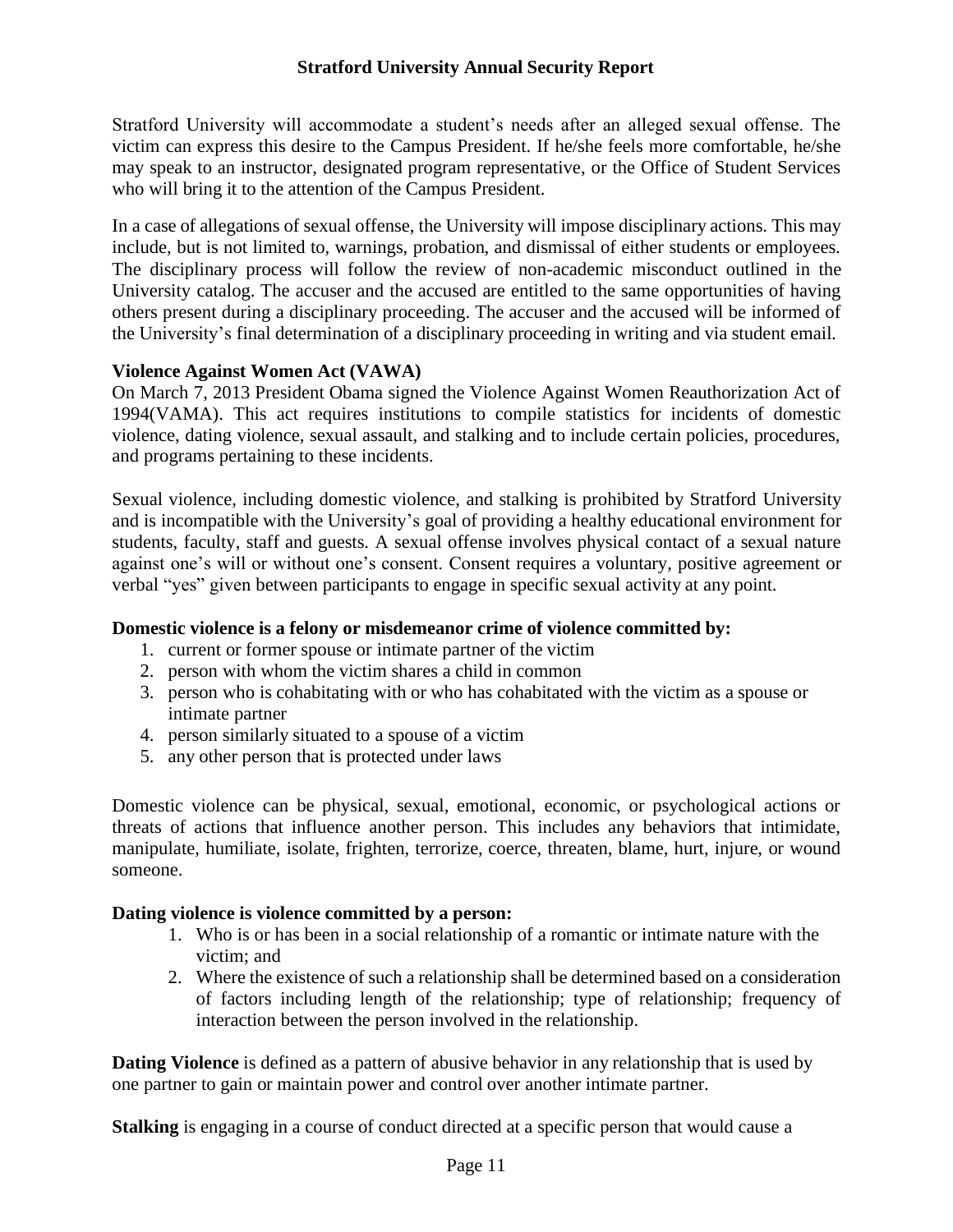reasonable person to fear for his or her, or others' safety, or to suffer substantial emotional distress.

If you are sexually assaulted there are many excellent resources and information available to help you. One particularly useful one is the Rape, Abuse and Incest National Network (RAINN) <https://www.rainn.org/get-information/sexual-assault-recovery/tips-for-after-an-attack>

If you are assaulted you should:

- 1. Find a safe location away from the perpetrator; ask a trusted friend to be with you for moral support.
- 2. Know that what happened was not your fault.
- 3. Preserve all [evidence](https://www.rainn.org/get-information/aftermath-of-sexual-assault/preserving-and-collecting-forensic-evidence) of the attack.
	- Do not bathe, wash your hands, brush your teeth, eat, or smoke.
	- If you are still in the location at which the crime occurred, do not clean or straighten up or remove anything.
	- Write down all the details you can recall about the attack and the perpetrator.
	- Report the attack to law enforcement immediately (local authorities can be reached by calling 911).
- 4. Seek medical care as soon as [possible.](https://www.rainn.org/get-information/aftermath-of-sexual-assault/receiving-medical-attention) Even if you do not have any visible physical injuries, you may be at risk of acquiring a sexually transmitted disease (women may also be at risk for pregnancy).
	- To find a local hospital or healthcare facility that is equipped to collect forensic evidence; contact the National Sexual Assault Hotline (800.656.HOPE). The hotline will connect you to your local crisis center, which can provide information on the nearest medical facility, and in some instances, send an advocate to accompany you through the evidence collection process.
	- Ask the health care professional to conduct a Sexual Assault [Forensic](https://www.rainn.org/get-information/aftermath-of-sexual-assault/preserving-and-collecting-forensic-evidence) Exam [\(SAFE\).](https://www.rainn.org/get-information/aftermath-of-sexual-assault/preserving-and-collecting-forensic-evidence)
	- If you suspect you have been drugged, request that a urine sample be collected to preserve evidence.
- 5. Recognize that healing from an attack takes time. Give yourself the time you need and know that it is never too late to get help.

If you need or want more information, contact the National Sexual Assault Hotlines (800.656.HOPE or [online.rainn.org\)](https://ohl.rainn.org/online/). A counselor can help you understand the reporting process.

#### **Procedures once Sexual Assault, Dating Violence, Domestic Violence, or Stalking is reported.**

When aware of possible VAMA infractions involving a student, Stratford University will take immediate action to gather the facts to determine what happened. Such action may include speaking with the victim, the suspect and others as appropriate.

If the university determines that violence may have occurred, the university will take steps to end the sexual violence; prevent its recurrence, and formally address the situation. Disciplinary actions in accordance with published student behavior requirements will be prompt, fair, and impartial. The outcome of the proceedings will be conveyed in writing to both the accuser and accused.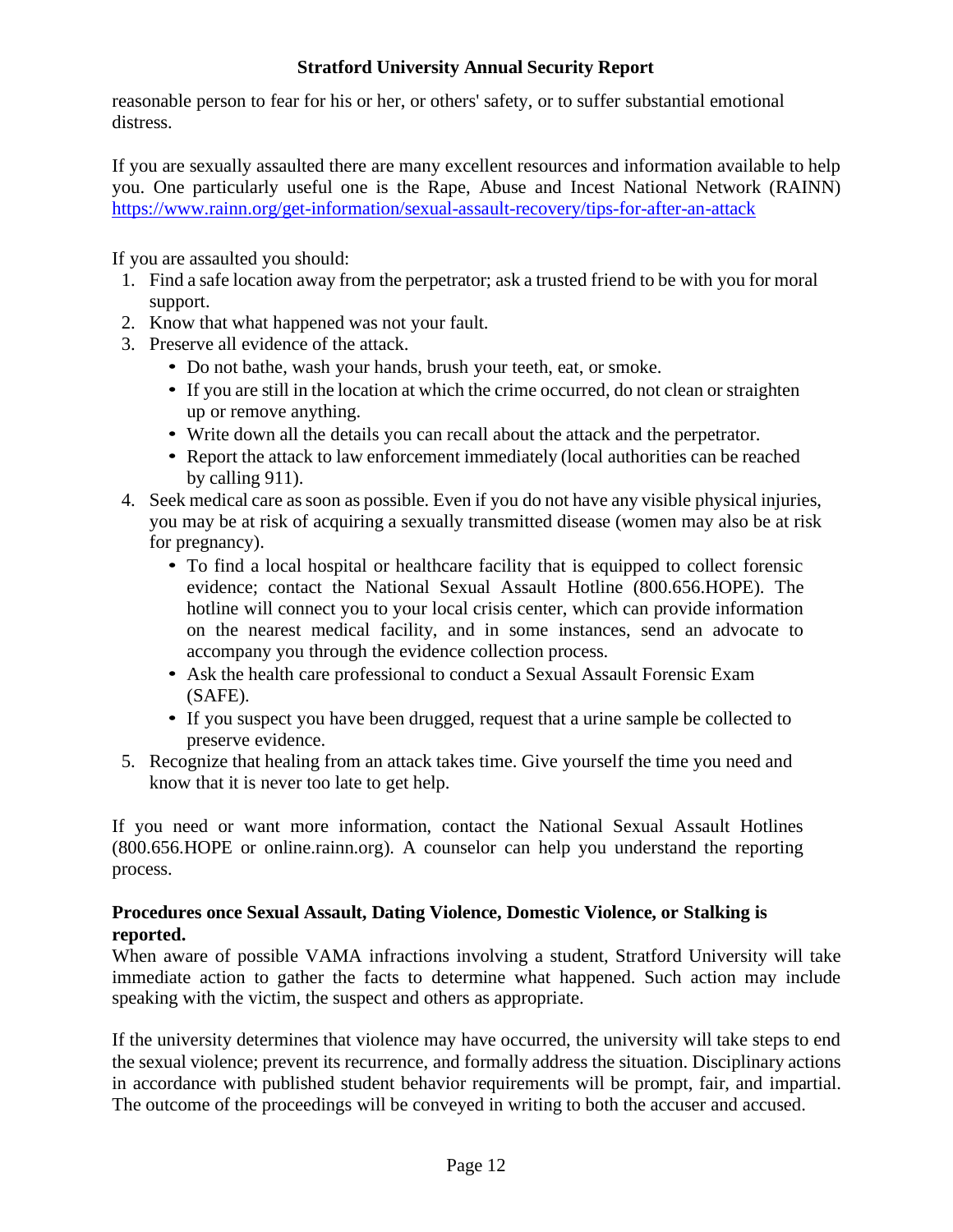Those bystanders witnessing a situation involving sexual assault, domestic or dating violence, or stalking, should not directly intervene in a volatile situation keeping their personal safety in mind, and should call the police or campus security staff.

## **Disclosure of Education Records Concerning Registered Sex Offenders**

The Campus Sex Crime Prevention Act requires institutions of higher education to provide a source of information to students for the tracking of convicted, registered sex offenders enrolled as students at the institution or working or volunteering on-campus. It also requires convicted, registered sex offenders to provide notice to each institution of higher education at which theperson is employed, carries on a vocation, or is a student. The above mentioned information can be found through the Sex Offender Registry Information Center at [http://www.fbi.gov/scams-](http://www.fbi.gov/scams-safety/registry) [safety/registry.](http://www.fbi.gov/scams-safety/registry)

#### **Drug and Alcohol Policy**

The University maintains the use of illegal drugs and the abuse of alcohol and/or controlled substances inhibit students from obtaining their maximum potential and employees from performingtheir duties to the best of their abilities. As a condition of enrollment, each student of Stratford University agrees he/she will abide by the terms of the following statements. As a condition of employment, University employees agree to abide by the following statements.

**Drugs -** For the protection and welfare of students and employees, Stratford University has established a zero tolerance policy for the possession, use, or distribution of illegal drugs oncampus or during off-campus University activities. The possession, use, sale, or distribution of controlled substances is also prohibited on-campus or during off-campus University activities.

**Alcohol -** Stratford University prohibits the possession, consumption, or sale of alcohol oncampus or during off-campus University activities, unless explicit consent is given by the University and permitted by local and state law. The use of alcoholic beverages must be approved by campus leaders and/or University Administration. The legal age to consume alcohol in the U.S. is 21 years old. The University will not serve alcohol to individuals younger than 21 years of age.

Students or employees who report to campus under the influence of alcohol, illegal drugs, or controlled substances are subject to University disciplinary actions up to and including dismissal from the University for students and termination for employees. Individuals who violate state or federal drug laws will be referred by the University to the appropriate authorities for criminal prosecution.

## **Drug and Alcohol Policy Biennial Review**

The Drug and Alcohol Policy is reviewed each time the Annual Security Report is published to ensure its effectiveness and appropriateness of disciplinary actions. No drug or alcohol violations or fatalities have taken place at any Stratford University campus. At the time of publishing, no changeswill be made to the Drug and Alcohol Policy.

The University provides the following information for students and employees to prevent the use of illegal drugs and the abuse of alcohol and controlled substances. The sources provide information on the health risks of drug and alcohol use and a description of counseling programs available to students and employees.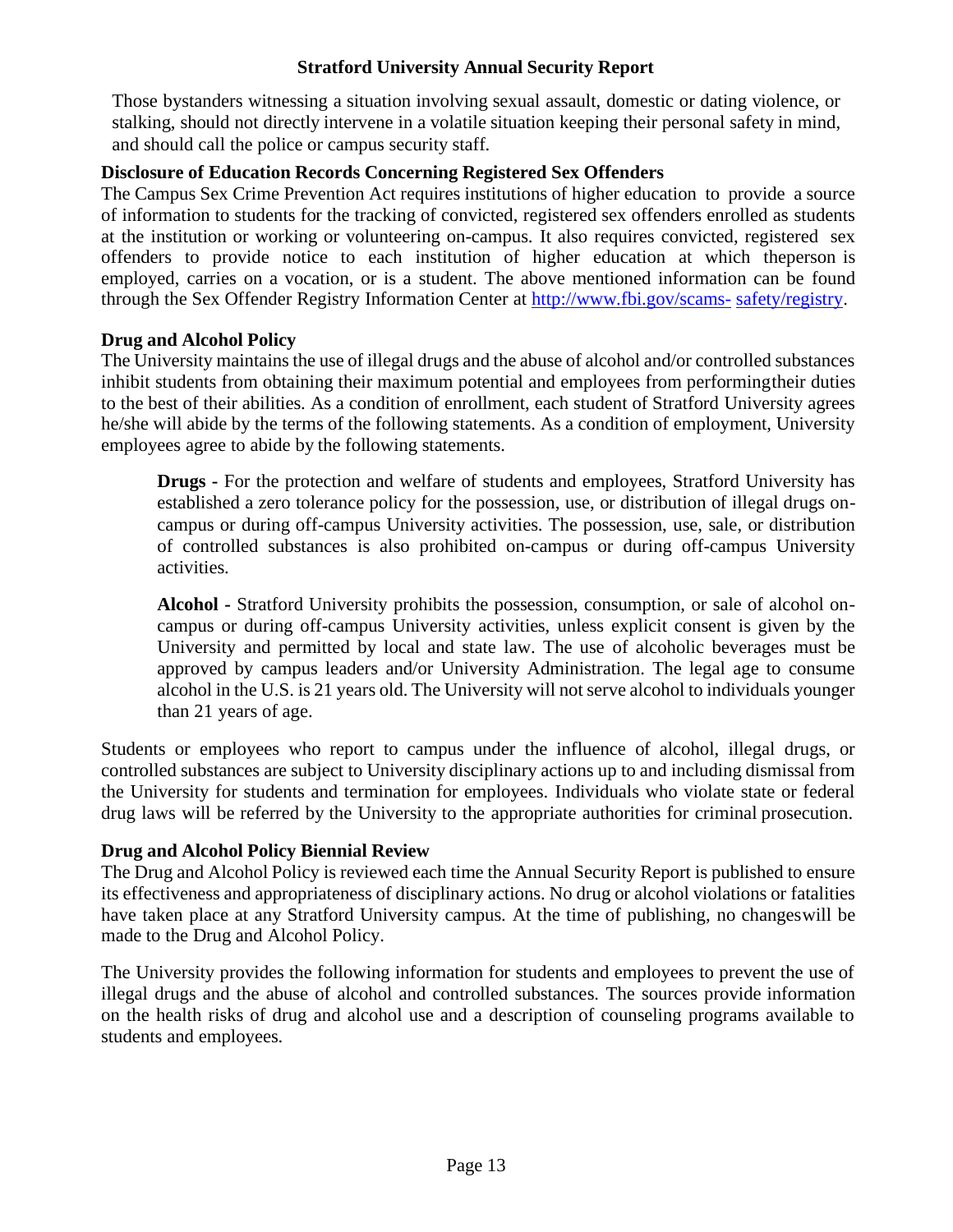# **Alexandria, Virginia**

- Alexandria Mental Health 710 Saint Asaph St. Alexandria, VA 22314
- Mount Vernon Hospital 2501 Parker Ln Alexandria, VA 22306
- Third Baptist Church 917 Princess St Alexandria, VA 22314
- Narcotics Anonymous-Mt. Vernon Hospital 2501 Parker Ln Alexandria, VA 22306
- Alcoholics Anonymous: Hotline- (318) 561-6119 3416 Mac Lee Drive Alexandria, VA 71302-3340

# **Baltimore, Maryland**

- •Baltimore Crisis Response Team [www.bcresponse.org](http://www.bcresponse.org/) or (410) 752-1185
	- Services for everything from detox, mental health, emergency crisis response such as suicidality, and more, including a mobile
	- response team.
- •Johns Hopkins Hospital Outpatient Chemical Dependence Unit, at the Bayview Hospital location (410) 550-1258
- •Johns Hopkins Hospital Inpatient Chemical Dependence Unit, at the Bayview Hospital location (410) 550-1910
- Maryland Coalition Against Sexual Assault, [www.mcasa.org,](http://www.mcasa.org/) 800-983- RAPE (7273)
- •Mental Health Association of Maryland, 1-800-784-2433, ww.mhamd.org

Maryland Alcohol and Drug Abuse Treatment Administration, 410-402- 8600, [http://maryland](http://maryland-adaa.org/)[adaa.org](http://maryland-adaa.org/)

# **Falls Church, Virginia**

- [Al-Anon](http://www.recovery.org/providers/al-anon-2138654532/) 100 N Washington St # 212 Falls Church, VA 22046-4516
- [Unity](http://www.recovery.org/providers/unity-club-inc-1500928991/) Club, Inc. 116 West Broad Street Falls Church, VA 22046-4201

# **Woodbridge, Virginia**

- Drug Rehab Centers (866) 788-6033 [www.stopyourdddiction.com/DrugRehab](http://www.stopyourdddiction.com/DrugRehab)
- Bulimia Treatment [www.CenterForChange.com](http://www.centerforchange.com/)
- Free Rehab Centers [www.rehabilitationinformation.net](http://www.rehabilitationinformation.net/)
- Alcohol Recovery Center (888) 803-3869 [www.PurDetox.com](http://www.purdetox.com/)

# **Additional sources in Virginia**

- Virginia Sexual and Domestic Violence Action Alliance, 800-838-8238, www.ysdvalliance.org
- Virginia Department of Mental Health and Substance Abuse Services, (800) 451-5544 [www.dmhmrsas.virginia.gov](http://www.dmhmrsas.virginia.gov/)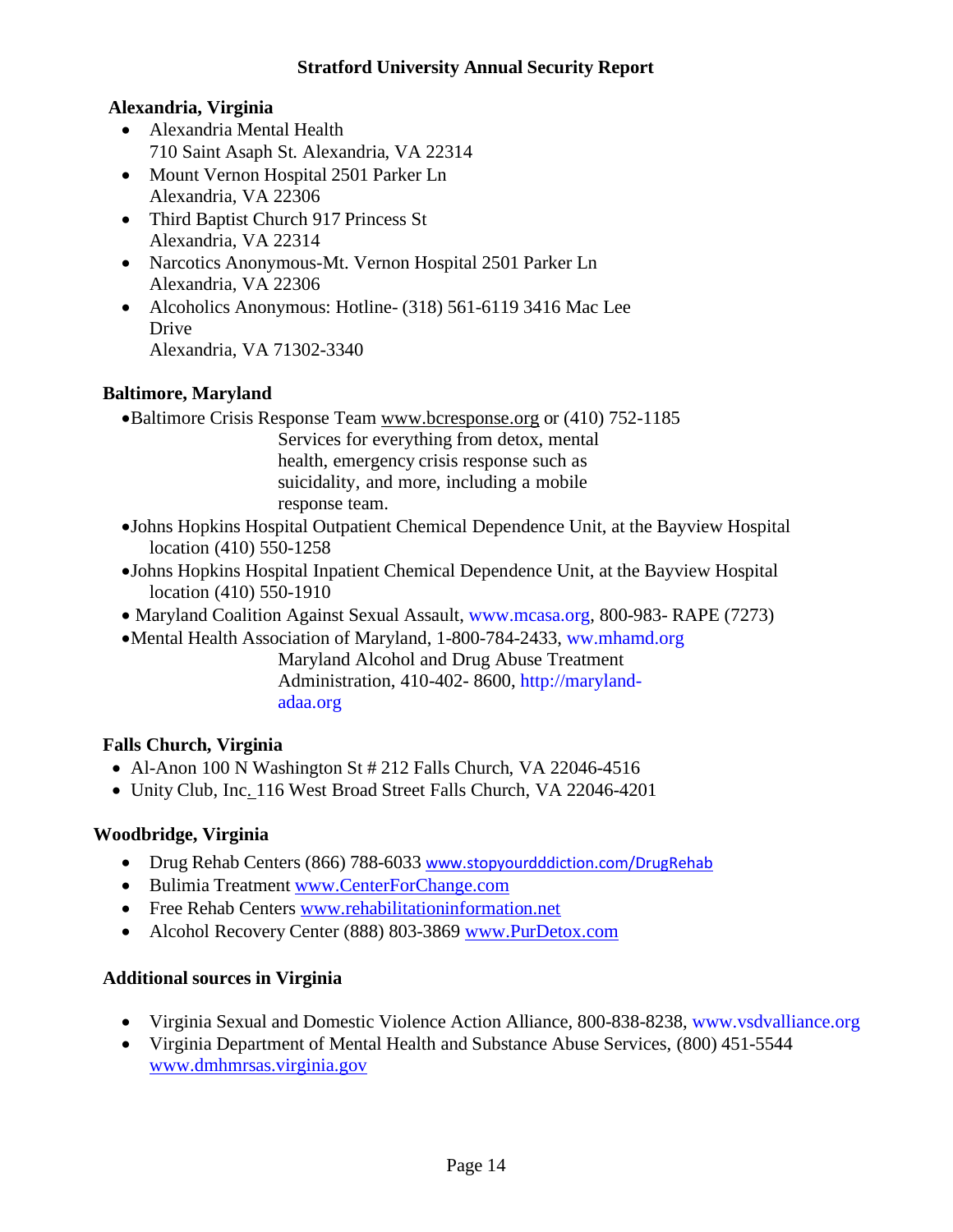# **National**

• Substance Abuse and Mental Health Services Association (800) 662-HELP [www.samhsa.gov](http://www.samhsa.gov/)

The Substance Abuse and Mental Health Services Association (SAMHSA) is the federal agency charged with improving the quality and availability of prevention, treatment, and rehabilitative services in order to reduce illness, death, disability, and cost to society resulting from substance abuse.

• Narcotics Anonymous [www.na.org](http://www.na.org/)

Narcotics Anonymous is an international, community-based association of recovering drug addicts with more than 31,000 weekly meetings in over 100 countries worldwide. To find a meeting, contact a registered Narcotics Anonymous service.

# **Fire Reporting and Individual Safety**

All individuals (faculty, staff, administration, students) should learn the location of fire extinguishers, fire exits, and reporting "Pull Stations" in areas where they are meeting, attending class or otherwise gathering.

If you note a fire:

- Activate the pull station alarm.
- Call 911
- Do not attempt to extinguish a fire unless you are formally trained and confident you can do so.
- Immediately evacuate the area DO NOT use an elevator!
- Smoke is a dangerous thing! Stay near the floor if smoke is present around you.
- When outside the building stay away from fire or other emergency vehicles and go to a safe area.
- Do not return to any evacuated building until fire crews indicate it is safe to return.

## **Crime Statistics**

Each year, the University collects data for every Stratford University campus. Each Campus President and respective local police jurisdiction aids in providing data for the crime statistics survey. Campus incidents are categorized based on the definitions provided by the Federal Bureau of Investigation's Uniform Crime Reporting Handbook. The complete report is available to employees, current, and future students on the University webpage on or before October  $1<sup>st</sup>$  each year. This year, in response to the coronavirus global pandemic the reporting period was delayed until November 2020.

The report includes crimes which occurred on campus property including buildings and parking lots. In cases where non-University business takes place at the same address as the University, crime reported which did not involve University employees or students or in non-University classrooms or space will be included in the public property section of the report.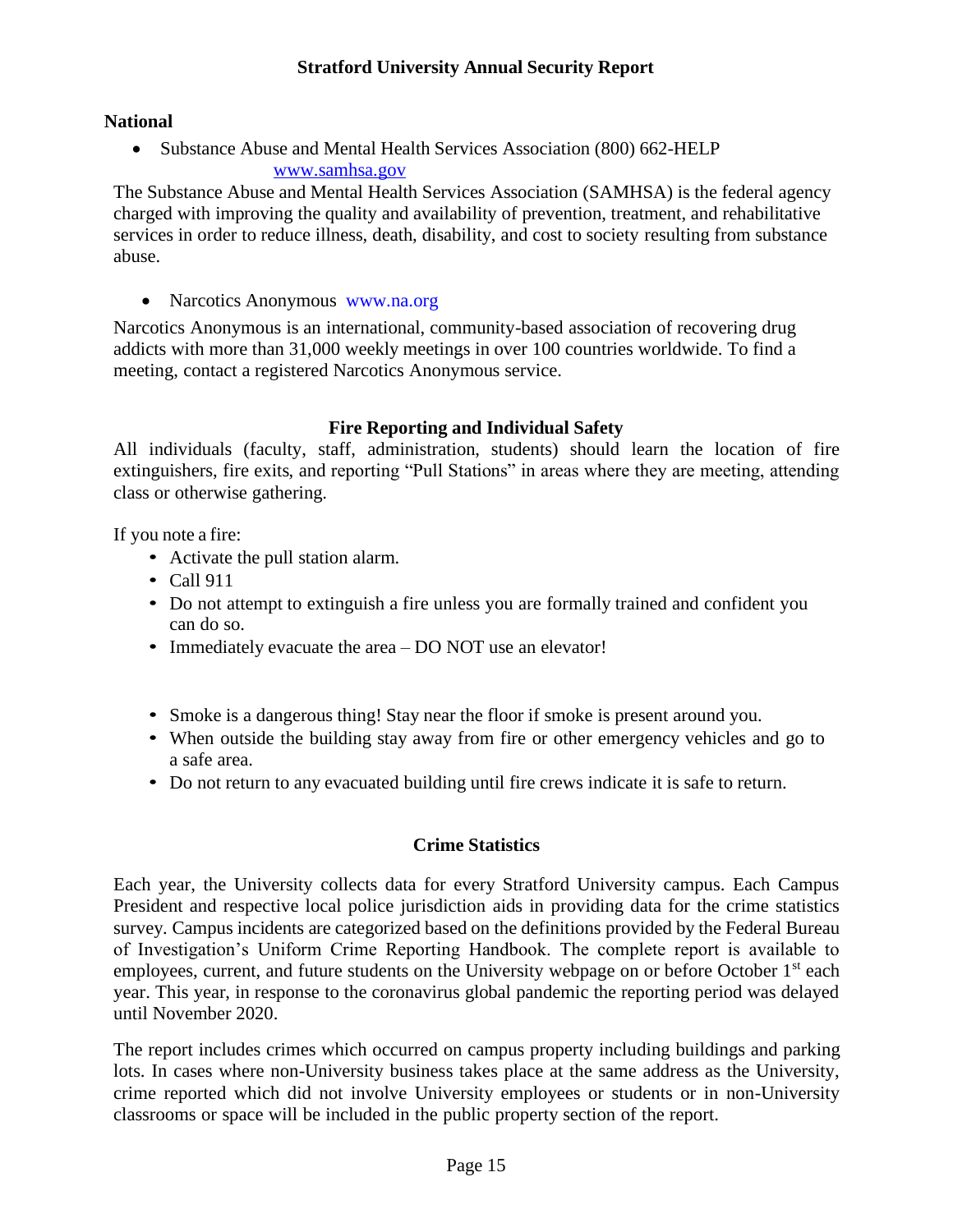Crime statistics for public property immediately adjacent to campus were collected via the corresponding jurisdiction website or contacting the appropriate police station. Each year, information on the identity of the accused or accuser will be released in the report. Crime Statistics are provided at the end of this report.



# **Clery Geography**

**On-Campus**—means all property, including on-campus housing facilities, owned or controlled by an institution within the same reasonably contiguous geographical area used by the institution in direct support of, or in a manner related to, institutional educational purposes, including residence halls; and any building or property within the same reasonably contiguous geographic area of the institution that is owned by the institution but controlled by another person, and is used by students and supports institutional purposes (such as a food or other retail vendor).

**Non-Campu**s—means any building or property owned or controlled by a student organization that is officially recognized by the institution; or any building or property owned or controlled by an institution that is being used in direct support of, or in relation to, the institution's educational purposes, is frequented by students and is not within the same reasonably contiguous geographic area of the institution.

**Public Property**—means all public property, including thoroughfares, streets, sidewalks and parking facilities, that is within the campus or immediately adjacent to and accessible from the campus. The Clery Act does not require disclosure of crime statistics for public property that surrounds non-campus buildings or property.

*Stratford University provided these statistics in conjunction with the local Police Departments.*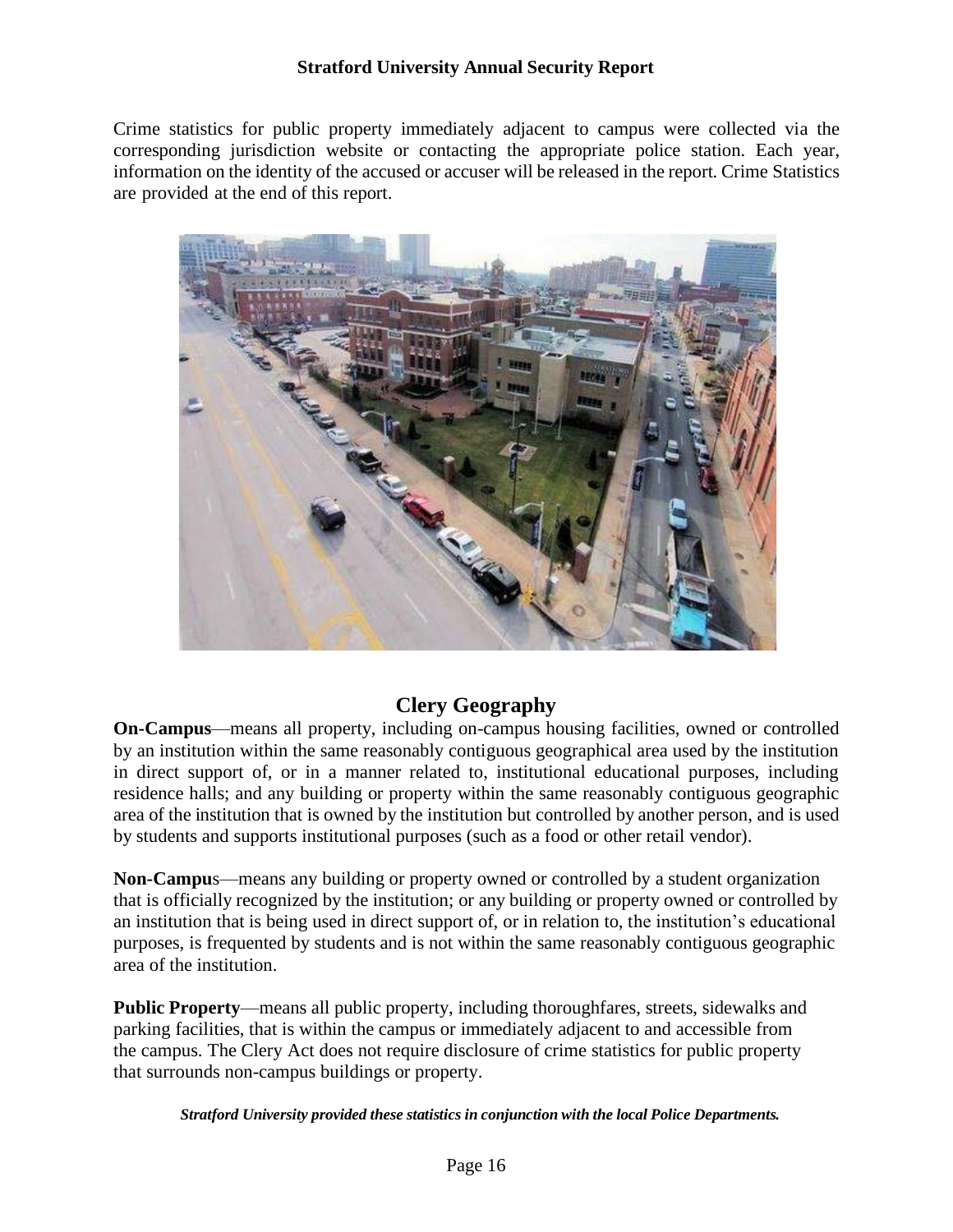# **Crime Statistics per Campus**

#### **Alexandria Campus 2900 Eisenhower Avenue, Alexandria, VA 22314**

| <b>CRIMINAL OFFENSES</b>             |                |                  |          |                   |                |          |                        |                |                |  |  |
|--------------------------------------|----------------|------------------|----------|-------------------|----------------|----------|------------------------|----------------|----------------|--|--|
|                                      |                | <b>ON CAMPUS</b> |          | <b>NON CAMPUS</b> |                |          | <b>PUBLIC PROPERTY</b> |                |                |  |  |
| <b>OFFENSE</b>                       | 2018           | 2019             | 2020     | 2018              | 2019           | 2020     | 2018                   | 2019           | 2020           |  |  |
| Murder/Non-Negligent<br>Manslaughter | $\Omega$       | $\Omega$         | $\Omega$ | $\Omega$          | $\theta$       | $\Omega$ | $\Omega$               | $\Omega$       | $\overline{0}$ |  |  |
| Negligent Manslaughter               | $\Omega$       | $\Omega$         | $\Omega$ | $\Omega$          | $\Omega$       | $\Omega$ | $\Omega$               | $\Omega$       | $\Omega$       |  |  |
| <b>Forcible Sex Offenses</b>         | $\Omega$       | $\Omega$         | $\Omega$ | $\Omega$          | $\Omega$       | $\Omega$ | $\Omega$               | $\Omega$       | $\Omega$       |  |  |
| Rape                                 | $\overline{0}$ | $\Omega$         | $\Omega$ | $\Omega$          | $\Omega$       | $\Omega$ | $\Omega$               | $\Omega$       | $\Omega$       |  |  |
| Fondling                             | $\theta$       | $\Omega$         | $\Omega$ | $\mathbf{0}$      | $\mathbf{0}$   | $\theta$ | $\mathbf{0}$           | $\overline{0}$ | $\overline{0}$ |  |  |
| Non-Forcible Sex Offenses            | $\Omega$       | $\Omega$         | $\Omega$ | $\Omega$          | $\mathbf{1}$   | $\Omega$ | $\Omega$               | $\Omega$       | $\Omega$       |  |  |
| Incest                               | $\Omega$       | $\Omega$         | $\Omega$ | $\Omega$          | $\Omega$       | $\Omega$ | $\Omega$               | $\Omega$       | $\Omega$       |  |  |
| <b>Statutory Rape</b>                | $\Omega$       | $\Omega$         | $\Omega$ | $\Omega$          | $\Omega$       | $\Omega$ | $\Omega$               | $\Omega$       | $\Omega$       |  |  |
| Robbery                              | $\theta$       | $\Omega$         | $\Omega$ | $\Omega$          | $\overline{2}$ | $\Omega$ | $\Omega$               | $\Omega$       | $\Omega$       |  |  |
| <b>Aggravated Assault</b>            | $\Omega$       | $\Omega$         | $\Omega$ | $\Omega$          | $\mathbf{1}$   | $\Omega$ | $\Omega$               | $\Omega$       | $\Omega$       |  |  |
| <b>Burglary</b>                      | $\Omega$       | $\Omega$         | $\Omega$ | 1                 | $\Omega$       | $\Omega$ | $\Omega$               | $\Omega$       | $\Omega$       |  |  |
| Motor Vehicle Theft                  | $\Omega$       | $\Omega$         | $\Omega$ | $\Omega$          | $\Omega$       | $\Omega$ | $\Omega$               | $\Omega$       | $\Omega$       |  |  |
| Arson                                | $\theta$       | $\Omega$         | $\Omega$ | $\Omega$          | $\Omega$       | $\Omega$ | $\Omega$               | $\Omega$       | $\Omega$       |  |  |
| <b>Hate Crimes</b>                   | $\Omega$       | $\Omega$         | $\Omega$ | $\Omega$          | $\Omega$       | $\Omega$ | $\Omega$               | $\Omega$       | $\theta$       |  |  |

| <b>VAWA OFFENSES</b> |                                                                 |      |      |      |      |      |            |      |      |
|----------------------|-----------------------------------------------------------------|------|------|------|------|------|------------|------|------|
|                      | <b>NON CAMPUS</b><br><b>PUBLIC PROPERTY</b><br><b>ON CAMPUS</b> |      |      |      |      |      |            |      |      |
| <b>OFFENSE</b>       | 2018                                                            | 2019 | 2020 | 2018 | 2019 | 2020 | 2018       | 2019 | 2020 |
| Domestic Violence    |                                                                 | v    |      | v    |      | v    |            |      |      |
| Dating Violence      |                                                                 | v    |      | v    | v    | v    | O          | v    |      |
| Stalking             | $\mathbf{U}$                                                    | 0    |      |      |      | v    | $\left($ ) | O    | O    |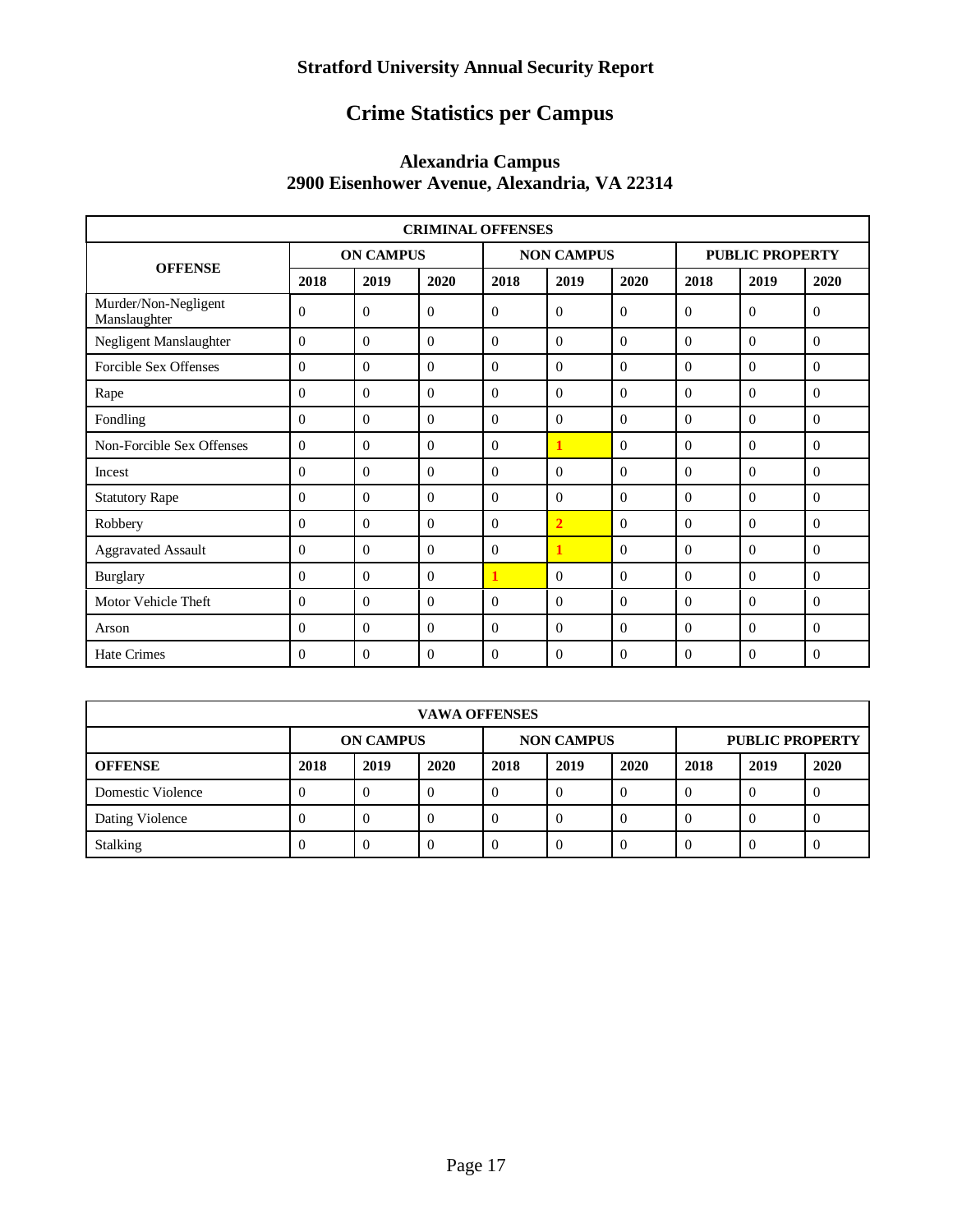| <b>ARRESTS</b>                                             |                |                  |          |          |                   |      |          |                        |      |  |
|------------------------------------------------------------|----------------|------------------|----------|----------|-------------------|------|----------|------------------------|------|--|
| <b>OFFENSE</b>                                             |                | <b>ON CAMPUS</b> |          |          | <b>NON CAMPUS</b> |      |          | <b>PUBLIC PROPERTY</b> |      |  |
|                                                            | 2018           | 2019             | 2020     | 2018     | 2019              | 2020 | 2018     | 2019                   | 2020 |  |
| Weapons: carrying, possessing,<br>etc.                     | $\theta$       | $\theta$         | $\Omega$ | 0        | v                 | 0    | $\Omega$ | $\theta$               |      |  |
| Drug abuse violations $=$<br><b>Drug/Narcotic Offenses</b> | $\Omega$       | $\theta$         | $\Omega$ | $\theta$ | 3                 | 0    | $\Omega$ | $\theta$               | -0   |  |
| Liquor law violations $=$<br><b>Drunkardness</b>           | $\overline{0}$ | $\theta$         | $\Omega$ |          | $\theta$          |      | $\Omega$ | $\theta$               |      |  |

**Baltimore Campus Address: 210 S Central Ave., Baltimore, MD 21202**

| <b>CRIMINAL OFFENSES</b>             |                |                  |          |                   |          |          |                        |                |          |  |
|--------------------------------------|----------------|------------------|----------|-------------------|----------|----------|------------------------|----------------|----------|--|
|                                      |                | <b>ON CAMPUS</b> |          | <b>NON CAMPUS</b> |          |          | <b>PUBLIC PROPERTY</b> |                |          |  |
| <b>OFFENSE</b>                       | 2018           | 2019             | 2020     | 2018              | 2019     | 2020     | 2018                   | 2019           | 2020     |  |
| Murder/Non-Negligent<br>Manslaughter | $\Omega$       | $\theta$         | $\Omega$ | $\Omega$          | $\Omega$ | $\Omega$ | $\Omega$               | $\theta$       | $\Omega$ |  |
| Negligent Manslaughter               | $\Omega$       | $\Omega$         | $\Omega$ | $\Omega$          | $\Omega$ | $\Omega$ | $\Omega$               | $\Omega$       | $\theta$ |  |
| <b>Forcible Sex Offenses</b>         | $\Omega$       | $\Omega$         | $\Omega$ | $\Omega$          | $\Omega$ | $\Omega$ | $\Omega$               | $\Omega$       | $\theta$ |  |
| Rape                                 | $\overline{0}$ | $\Omega$         | $\Omega$ | $\Omega$          | $\Omega$ | $\Omega$ | $\Omega$               | $\overline{0}$ | $\theta$ |  |
| Fondling                             | $\Omega$       | $\Omega$         | $\Omega$ | $\Omega$          | $\Omega$ | $\theta$ | $\Omega$               | $\theta$       | $\theta$ |  |
| Non-Forcible Sex Offenses            | $\theta$       | $\Omega$         | $\Omega$ | $\Omega$          | $\theta$ | $\theta$ | $\Omega$               | $\Omega$       | $\theta$ |  |
| Incest                               | $\Omega$       | $\Omega$         | $\Omega$ | $\Omega$          | $\Omega$ | $\Omega$ | $\Omega$               | $\theta$       | $\theta$ |  |
| <b>Statutory Rape</b>                | $\Omega$       | $\Omega$         | $\Omega$ | $\Omega$          | $\Omega$ | $\Omega$ | $\Omega$               | $\theta$       | $\theta$ |  |
| Robbery                              | $\Omega$       | $\Omega$         | $\Omega$ | $\Omega$          | $\Omega$ | $\Omega$ | 3                      | $\Omega$       | $\Omega$ |  |
| <b>Aggravated Assault</b>            | $\Omega$       | $\Omega$         | $\Omega$ | $\Omega$          | $\Omega$ | $\Omega$ | $\Omega$               | $\Omega$       | $\theta$ |  |
| <b>Burglary</b>                      | $\Omega$       | $\theta$         | $\Omega$ | 1                 | $\Omega$ | $\theta$ | $\Omega$               | $\Omega$       | $\theta$ |  |
| Motor Vehicle Theft                  | $\Omega$       | $\theta$         | $\Omega$ | $\Omega$          | $\Omega$ | $\theta$ | $\Omega$               | $\theta$       | $\Omega$ |  |
| Arson                                | $\Omega$       | $\Omega$         | $\Omega$ | $\Omega$          | $\Omega$ | $\theta$ | $\Omega$               | $\Omega$       | $\theta$ |  |
| <b>Hate Crimes</b>                   | $\Omega$       | $\Omega$         | 0        | $\Omega$          | $\Omega$ | $\Omega$ | $\Omega$               | $\theta$       | $\Omega$ |  |

| <b>VAWA OFFENSES</b> |          |                                       |      |              |          |      |      |          |                        |
|----------------------|----------|---------------------------------------|------|--------------|----------|------|------|----------|------------------------|
|                      |          | <b>NON CAMPUS</b><br><b>ON CAMPUS</b> |      |              |          |      |      |          | <b>PUBLIC PROPERTY</b> |
| <b>OFFENSE</b>       | 2018     | 2019                                  | 2020 | 2018         | 2019     | 2020 | 2018 | 2019     | 2020                   |
| Domestic Violence    | $\theta$ |                                       | v    |              | O        | O    | O    | $\theta$ | v                      |
| Dating Violence      | $\theta$ |                                       | v    | U            | O        | 0    | O    | $\theta$ | v                      |
| Stalking             | $\theta$ |                                       |      | $\mathbf{U}$ | $\theta$ | 0    | O    | $\theta$ | 0                      |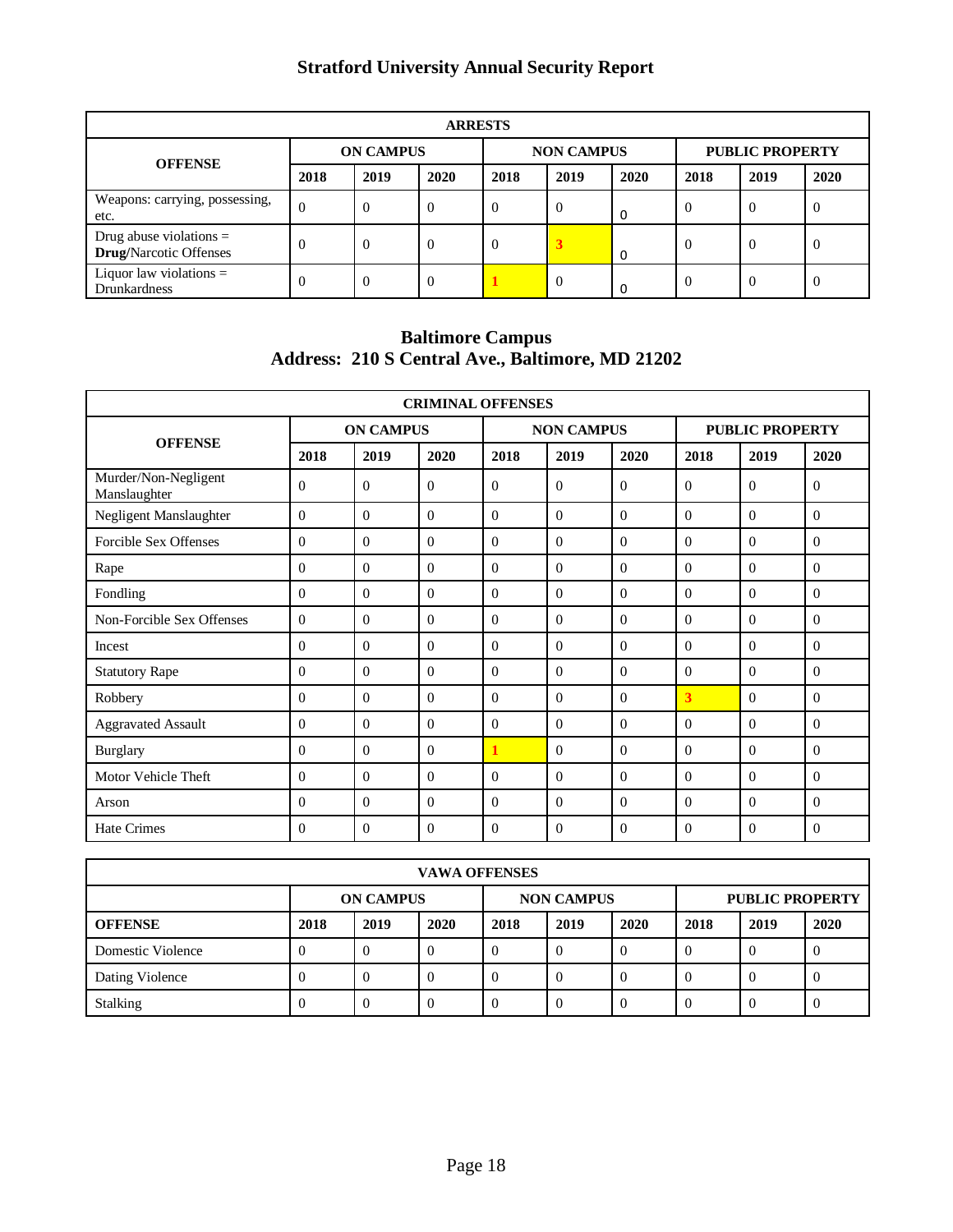| <b>ARRESTS</b>                                             |                  |      |          |                   |          |          |                        |          |      |  |
|------------------------------------------------------------|------------------|------|----------|-------------------|----------|----------|------------------------|----------|------|--|
| <b>OFFENSE</b>                                             | <b>ON CAMPUS</b> |      |          | <b>NON CAMPUS</b> |          |          | <b>PUBLIC PROPERTY</b> |          |      |  |
|                                                            | 2018             | 2019 | 2020     | 2018              | 2019     | 2020     | 2018                   | 2019     | 2020 |  |
| Weapons: carrying, possessing,<br>etc.                     | $\overline{0}$   | 0    | O        | $\Omega$          | $\Omega$ | $\Omega$ | $\theta$               | $\Omega$ | 0    |  |
| Drug abuse violations $=$<br><b>Drug/Narcotic Offenses</b> | $\Omega$         | 0    | $\theta$ | $\Omega$          | $\Omega$ | $\Omega$ | $\theta$               | $\theta$ | 0    |  |
| Liquor law violations $=$<br><b>Drunkardness</b>           | $\Omega$         | -0   | $\Omega$ |                   | $\Omega$ | $\Omega$ | $\theta$               | $\Omega$ | 0    |  |

# **Falls Church Campus (Main Campus) 777 Leesburg Pike, Falls Church, VA 22043**

| <b>CRIMINAL OFFENSES</b>             |          |                  |          |                         |                   |          |                |                        |                |  |  |
|--------------------------------------|----------|------------------|----------|-------------------------|-------------------|----------|----------------|------------------------|----------------|--|--|
| <b>OFFENSE</b>                       |          | <b>ON CAMPUS</b> |          |                         | <b>NON CAMPUS</b> |          |                | <b>PUBLIC PROPERTY</b> |                |  |  |
|                                      | 2018     | 2019             | 2020     | 2018                    | 2019              | 2020     | 2018           | 2019                   | 2020           |  |  |
| Murder/Non-Negligent<br>Manslaughter | $\Omega$ | $\theta$         | $\Omega$ | $\Omega$                | $\mathbf{0}$      | $\theta$ | $\Omega$       | $\Omega$               | $\overline{0}$ |  |  |
| Negligent Manslaughter               | $\Omega$ | $\Omega$         | $\Omega$ | $\Omega$                | $\Omega$          | $\Omega$ | $\Omega$       | $\Omega$               | $\Omega$       |  |  |
| Forcible Sex Offenses                | $\Omega$ | $\Omega$         | $\Omega$ | $\Omega$                | $\Omega$          | $\Omega$ | $\Omega$       | $\Omega$               | $\mathbf{0}$   |  |  |
| Rape                                 | $\Omega$ | $\Omega$         | $\Omega$ | $\overline{\mathbf{4}}$ | $\Omega$          | $\Omega$ | $\Omega$       | $\Omega$               | $\Omega$       |  |  |
| Fondling                             | $\Omega$ | $\theta$         | $\Omega$ | $\Omega$                | $\Omega$          | $\Omega$ | $\Omega$       | $\Omega$               | $\Omega$       |  |  |
| Non-Forcible Sex Offenses            | $\Omega$ | $\Omega$         | $\Omega$ | $\Omega$                | $\Omega$          | $\Omega$ | $\Omega$       | $\Omega$               | $\Omega$       |  |  |
| Incest                               | $\Omega$ | $\Omega$         | $\Omega$ | $\Omega$                | $\Omega$          | $\Omega$ | $\Omega$       | $\Omega$               | $\mathbf{0}$   |  |  |
| <b>Statutory Rape</b>                | $\Omega$ | $\Omega$         | $\Omega$ | $\Omega$                | $\Omega$          | $\Omega$ | $\Omega$       | $\Omega$               | $\Omega$       |  |  |
| Robbery                              | $\Omega$ | $\Omega$         | $\Omega$ | $\Omega$                | $\Omega$          | $\Omega$ | $\Omega$       | $\Omega$               | $\Omega$       |  |  |
| <b>Aggravated Assault</b>            | $\Omega$ | $\Omega$         | $\Omega$ | $\Omega$                | $\mathbf{0}$      | $\Omega$ | $\Omega$       | $\Omega$               | $\mathbf{0}$   |  |  |
| <b>Burglary</b>                      | $\Omega$ | $\Omega$         | $\Omega$ | 15                      | $\theta$          | $\Omega$ | $\Omega$       | $\Omega$               | $\Omega$       |  |  |
| Motor Vehicle Theft                  | $\Omega$ | $\Omega$         | $\Omega$ | 6                       | $\Omega$          | $\Omega$ | $\Omega$       | $\Omega$               | $\Omega$       |  |  |
| Arson                                | $\Omega$ | $\Omega$         | 0        | 1                       | $\Omega$          | $\Omega$ | $\Omega$       | $\Omega$               | $\Omega$       |  |  |
| <b>Hate Crimes</b>                   | $\Omega$ | $\overline{0}$   | $\theta$ | $\theta$                | $\overline{0}$    | $\theta$ | $\overline{0}$ | $\theta$               | $\overline{0}$ |  |  |

| <b>VAWA OFFENSES</b> |          |                                       |      |      |      |      |      |      |                        |  |
|----------------------|----------|---------------------------------------|------|------|------|------|------|------|------------------------|--|
|                      |          | <b>NON CAMPUS</b><br><b>ON CAMPUS</b> |      |      |      |      |      |      | <b>PUBLIC PROPERTY</b> |  |
| <b>OFFENSE</b>       | 2018     | 2019                                  | 2020 | 2018 | 2019 | 2020 | 2018 | 2019 | 2020                   |  |
| Domestic Violence    | 0        | $\Omega$                              |      |      |      | v    |      | 0    |                        |  |
| Dating Violence      | 0        | $\Omega$                              |      |      |      | v    |      | 0    |                        |  |
| Stalking             | $\Omega$ | $\Omega$                              |      | v    |      | v    |      | 0    |                        |  |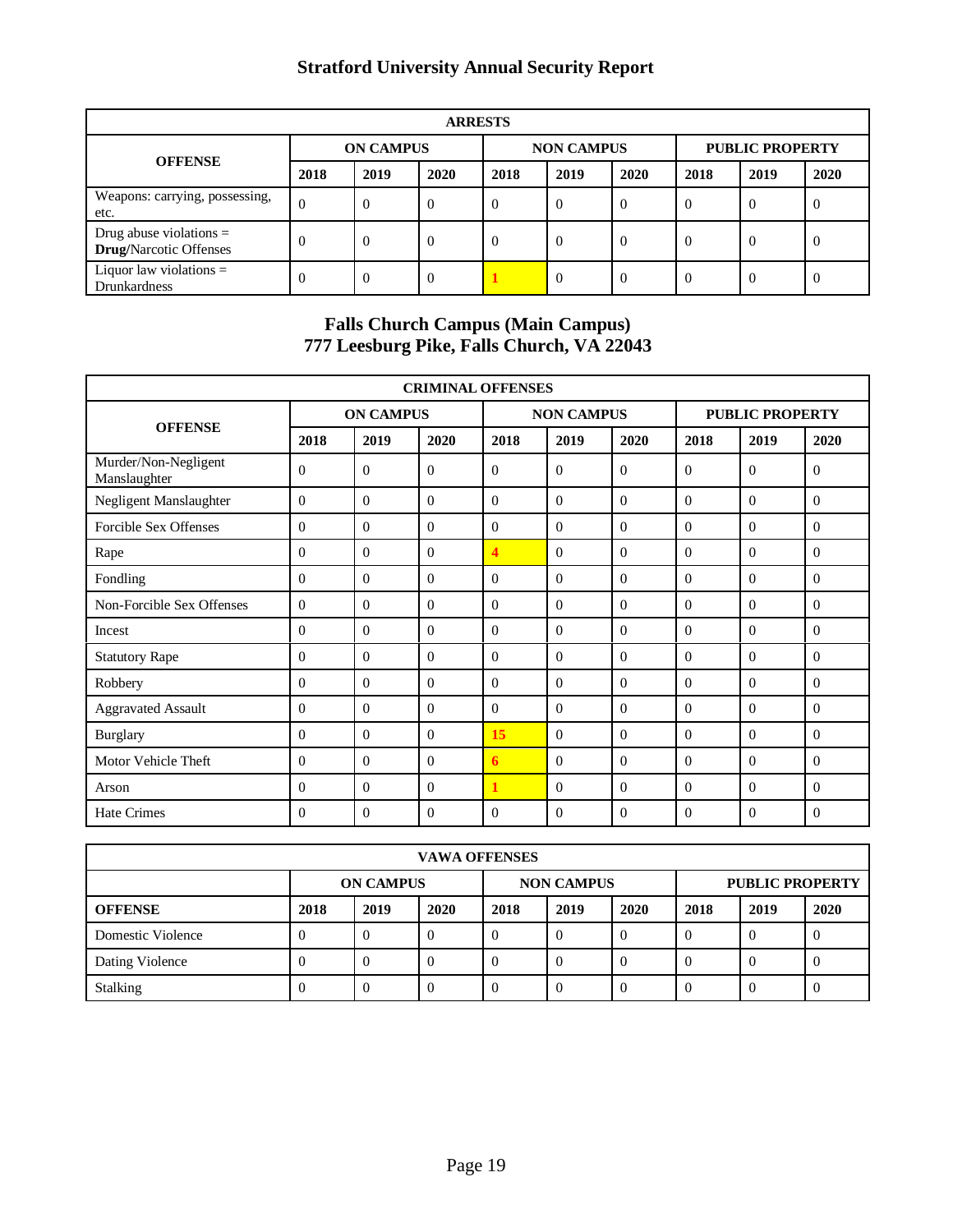| <b>ARRESTS</b>                                             |                |                  |          |                   |          |          |                        |          |      |  |
|------------------------------------------------------------|----------------|------------------|----------|-------------------|----------|----------|------------------------|----------|------|--|
| <b>OFFENSE</b>                                             |                | <b>ON CAMPUS</b> |          | <b>NON CAMPUS</b> |          |          | <b>PUBLIC PROPERTY</b> |          |      |  |
|                                                            | 2018           | 2019             | 2020     | 2018              | 2019     | 2020     | 2018                   | 2019     | 2020 |  |
| Weapons: carrying, possessing,<br>etc.                     | $\overline{0}$ | 0                | 0        | $\Omega$          | $\theta$ | $\Omega$ | $\theta$               | $\Omega$ | U    |  |
| Drug abuse violations $=$<br><b>Drug/Narcotic Offenses</b> | $\Omega$       | 0                | $\theta$ | $\Omega$          | $\Omega$ | $\Omega$ | $\theta$               | $\theta$ | 0    |  |
| Liquor law violations $=$<br><b>Drunkardness</b>           | $\Omega$       |                  | $\theta$ | $\Omega$          | $\Omega$ | $\Omega$ | $\theta$               | $\Omega$ | U    |  |

#### **Woodbridge Campus 14349 Gideon Drive, Woodbridge, VA 22192**

| <b>CRIMINAL OFFENSES</b>             |              |                  |          |                   |                |                |                        |                |              |  |
|--------------------------------------|--------------|------------------|----------|-------------------|----------------|----------------|------------------------|----------------|--------------|--|
|                                      |              | <b>ON CAMPUS</b> |          | <b>NON CAMPUS</b> |                |                | <b>PUBLIC PROPERTY</b> |                |              |  |
| <b>OFFENSE</b>                       | 2018         | 2019             | 2020     | 2018              | 2019           | 2020           | 2018                   | 2019           | 2020         |  |
| Murder/Non-Negligent<br>Manslaughter | $\Omega$     | $\Omega$         | $\Omega$ | $\Omega$          | $\Omega$       | $\Omega$       | $\Omega$               | $\Omega$       | $\Omega$     |  |
| Negligent Manslaughter               | $\Omega$     | $\theta$         | $\Omega$ | $\Omega$          | $\Omega$       | $\Omega$       | $\Omega$               | $\Omega$       | $\Omega$     |  |
| Forcible Sex Offenses                | $\mathbf{0}$ | $\Omega$         | $\Omega$ | $\Omega$          | $\Omega$       | $\Omega$       | $\Omega$               | $\Omega$       | $\theta$     |  |
| Rape                                 | $\mathbf{0}$ | $\Omega$         | $\Omega$ | $\theta$          | $\Omega$       | $\Omega$       | $\Omega$               | $\Omega$       | $\theta$     |  |
| Fondling                             | $\mathbf{0}$ | $\theta$         | $\Omega$ | $\Omega$          | $\Omega$       | $\Omega$       | $\Omega$               | $\Omega$       | $\theta$     |  |
| Non-Forcible Sex Offenses            | $\Omega$     | $\Omega$         | $\Omega$ | $\Omega$          | $\Omega$       | $\Omega$       | $\Omega$               | $\Omega$       | $\Omega$     |  |
| Incest                               | $\mathbf{0}$ | $\Omega$         | $\Omega$ | $\Omega$          | $\Omega$       | $\Omega$       | $\Omega$               | $\Omega$       | $\Omega$     |  |
| <b>Statutory Rape</b>                | $\Omega$     | $\theta$         | $\Omega$ | $\Omega$          | $\Omega$       | $\Omega$       | $\Omega$               | $\Omega$       | $\Omega$     |  |
| Robbery                              | $\theta$     | $\theta$         | $\Omega$ | $\Omega$          | $\Omega$       | $\Omega$       | $\Omega$               | $\Omega$       | $\theta$     |  |
| <b>Aggravated Assault</b>            | $\mathbf{0}$ | $\Omega$         | $\Omega$ | $\theta$          | $\Omega$       | $\Omega$       | $\Omega$               | $\Omega$       | $\theta$     |  |
| <b>Burglary</b>                      | $\Omega$     | $\Omega$         | 0        | $\Omega$          | $\Omega$       | $\Omega$       | $\Omega$               | $\Omega$       | $\Omega$     |  |
| Motor Vehicle Theft                  | $\theta$     | $\Omega$         | $\Omega$ | $\Omega$          | $\Omega$       | $\Omega$       | $\Omega$               | $\Omega$       | $\Omega$     |  |
| Arson                                | $\Omega$     | $\Omega$         | $\Omega$ | $\Omega$          | $\Omega$       | $\Omega$       | $\Omega$               | $\Omega$       | $\Omega$     |  |
| <b>Hate Crimes</b>                   | 0            | $\overline{0}$   | $\Omega$ | $\Omega$          | $\overline{0}$ | $\overline{0}$ | $\theta$               | $\overline{0}$ | $\mathbf{0}$ |  |

| <b>VAWA OFFENSES</b> |                  |      |      |                   |          |      |                        |          |      |  |
|----------------------|------------------|------|------|-------------------|----------|------|------------------------|----------|------|--|
|                      | <b>ON CAMPUS</b> |      |      | <b>NON CAMPUS</b> |          |      | <b>PUBLIC PROPERTY</b> |          |      |  |
| <b>OFFENSE</b>       | 2018             | 2019 | 2020 | 2018              | 2019     | 2020 | 2018                   | 2019     | 2020 |  |
| Domestic Violence    | 0                | U    |      | 0                 | $\theta$ |      | 0                      | $\Omega$ | 0    |  |
| Dating Violence      |                  |      |      | 0                 | $\theta$ |      | O                      | $\Omega$ | 0    |  |
| Stalking             |                  | -0   |      | 0                 | $\theta$ |      | O                      | $\Omega$ | 0    |  |